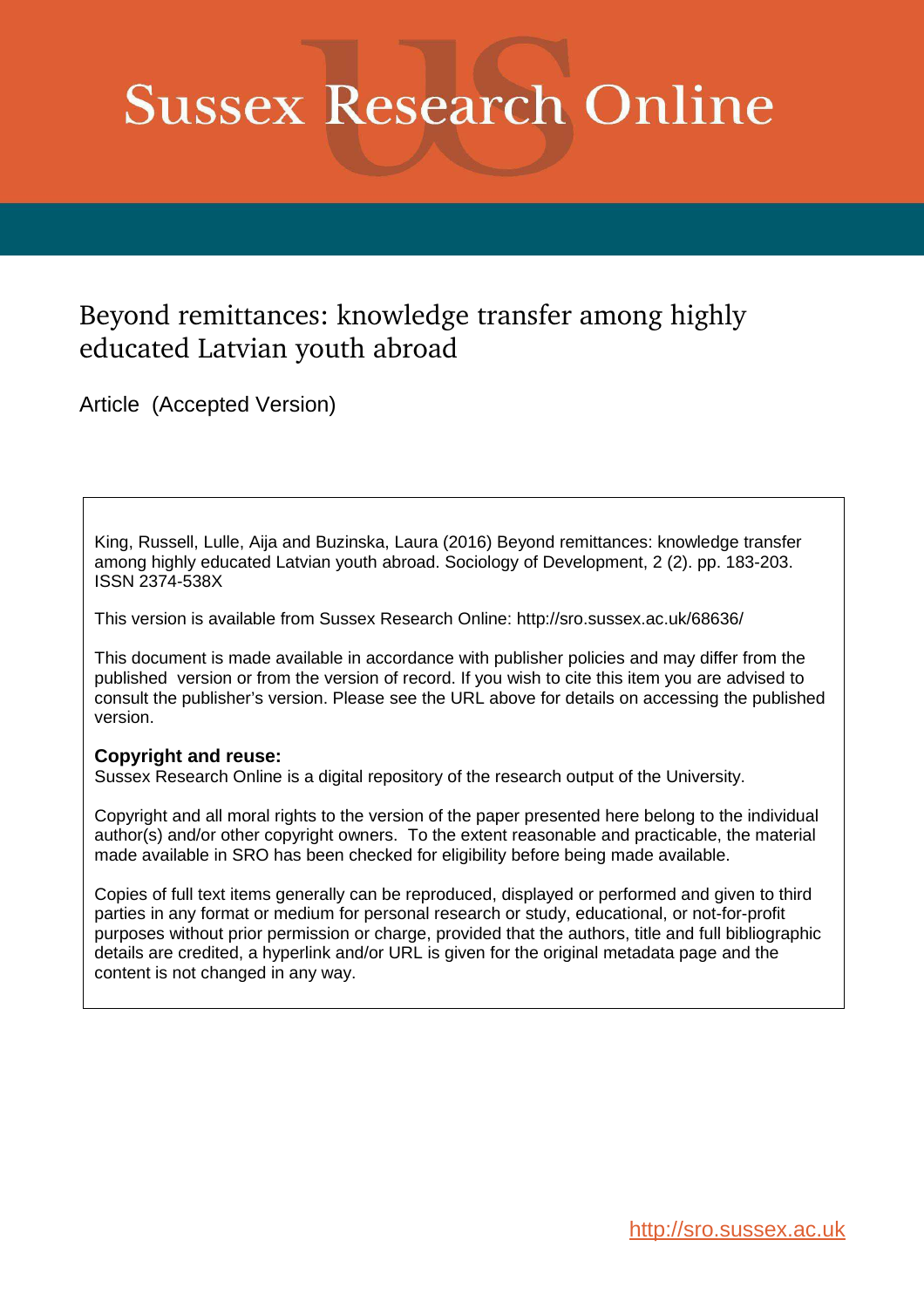# **Beyond Remittances: Knowledge Transfer among Highly Educated Latvian Youth Abroad**

Russell King,\* Aija Lulle and Laura Buzinska

## **ABSTRACT**

Young, tertiary-educated emigrants see themselves, and are seen by their home country's government, as agents of economic and social change, especially if they can be incentivized to return home. In this paper we examine whether this hypothesized positive impact is realized, taking the case of Latvia, a small peripheral country in north-east Europe, formerly part of the Soviet Union but since 2004 a member-state of the European Union. We build our analysis on data from an online questionnaire (n=307) and from narrative interviews (n=30) with foreign-educated Latvian students and graduates. In moving beyond remittances, which are the main element in the theory and policy of migration's contribution to development, we examine knowledge transfer as a form of "social remittance", breaking down knowledge into a range of types – embrained, embodied, encultured etc. We find that students and graduates do indeed see themselves as agents of change in their home country, but that the changes they want to make, and the broader imaginaries of development that they may have, are constrained due to the limited scale of the market and the often non-transparent recruitment practices in Latvia. Policy should recognize and respond to various barriers that exist to knowledge transfer and return.

**Keywords**: social remittances, knowledge transfer, migration and development, highly educated migrants, Latvia

\*Russell King, Department of Geography, University of Sussex, Brighton, UK.

Email: [R.King@sussex.ac.uk;](mailto:R.King@sussex.ac.uk) corresponding author

Aija Lulle, Centre for Diaspora and Migration Studies, University of Latvia, Riga, Latvia, and Department of Geography, University of Sussex, Brighton, UK.

Laura Buzinska, Centre for Diaspora and Migration Studies, University of Latvia, Riga, Latvia.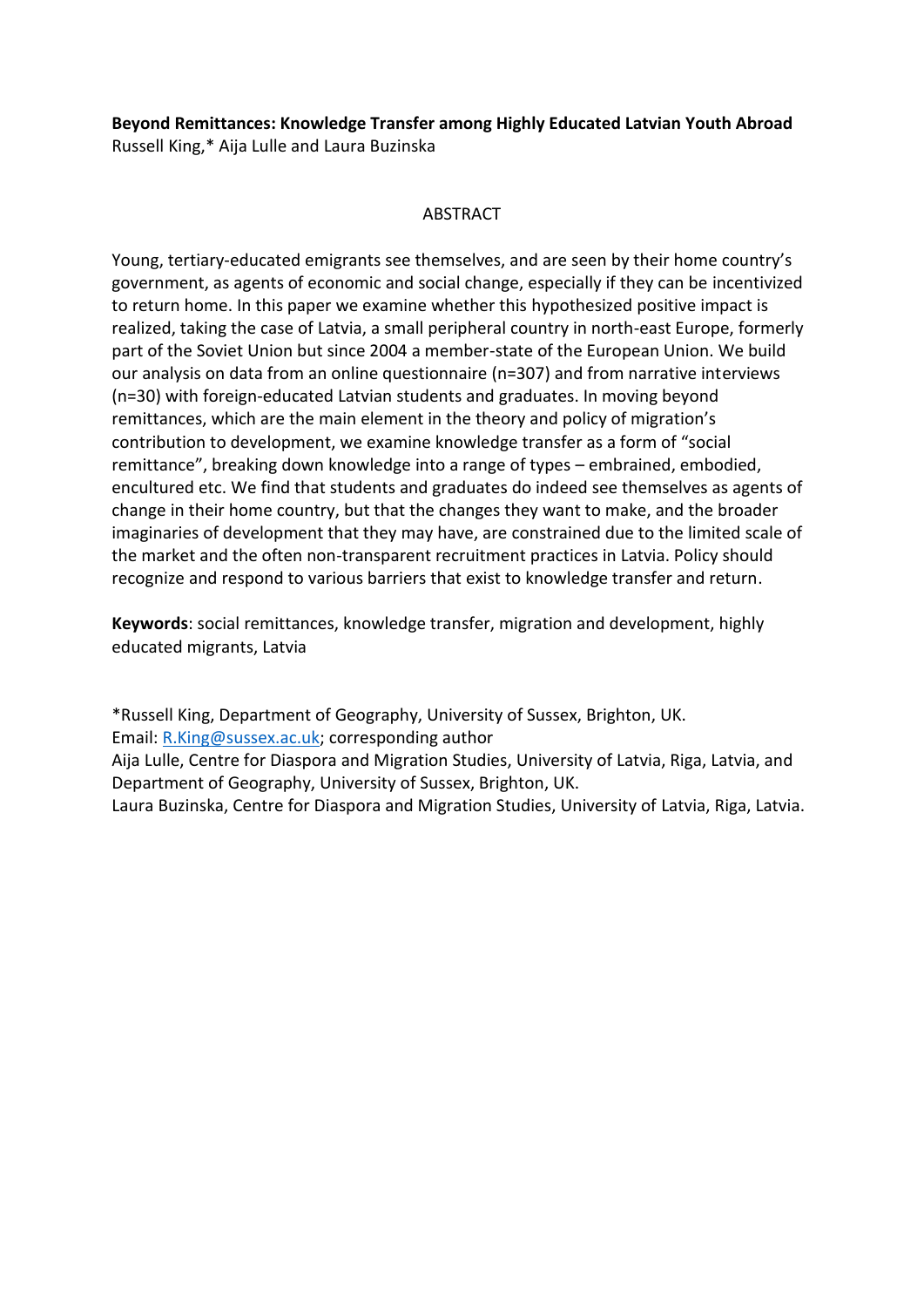#### **Introduction**

For a small, peripheral European country like Latvia, young, highly educated migrants are potential agents of economic and social change in their home country. Their contribution to change and development is conventionally thought of as taking place via three mechanisms – the "two Rs" of remittances and return, plus other contributions from the diaspora in terms of investment and the channeling of new ideas. This is how most scholars operationalize the link between migration and home-country development in what has come to be known as the migration–development nexus (for a selection of relevant literature see de Haas 2010; Faist et al. 2011; Lucas 2005; Van Hear and Sørensen 2003).

 Within the migration–development nexus, remittances have taken center-stage, consistent with the neoliberal philosophy of individual initiative and the concomitant retreat from state planning. Defined as "current private transfers from migrant workers who are considered residents of the host country to residents in the workers' country of origin" (World Bank 2011: xvi), remittances are usually conceived of as financial flows transmitted via banks or money transfer operators such as Western Union or conveyed cash-in-hand by migrants on return visits to their family members. Rather than overseas aid packages, foreign investment or state-managed development plans, remittances are thought to be a more effective means of "bottom-up" development, directing resources to those who are most needy and deserving. Remittances are a central plank of the so-called "new economics of migration", wherein they are constructed as an effective route out of poverty, enabling both their beneficiaries' survival from periodic hunger and disaster, and providing a means for investment for a more prosperous future (Black 2009; Lucas 2005: 145–206; Taylor 1999).

 Financial remittances are not, however, our main focus in this paper. Our first step in moving "beyond remittances" is to revisit Peggy Levitt's important concept of *social* remittances, defined by her as "the ideas, behaviors, identities and social capital that flow from [migrant] receiving- to sending-country communities<sup>"</sup> (1998: 927). Despite the seminal status of Levitt's 1998 paper, reinforced by recent refinements (Levitt and Lamba-Nieves 2011, 2013), there have been rather few empirical studies of how this important concept plays out in practice. Precisely how do migrants and returnees imagine and effect social and economic change in their home countries? What are the barriers, both perceived and objective, which they have to overcome in order to achieve their aspired role as development agents?

 In this paper we are particularly interested in *knowledge transfer* (Williams 2007a) from tertiary-educated migrants, specifically from Latvian graduates who have undertaken some or all of their higher education abroad. Our guiding research questions are the following. How do young, tertiary-educated migrants imagine and practice knowledge transfer across international borders which correspond to economic, social and cultural boundaries? What are their diagnoses of Latvia's development needs and opportunities, and how do they envision their own contribution, both in terms of their ego-centered career development and their more altruistic concern for their country's future?

 Our paper proceeds as follows. In the next section we provide some further context to the case-study of Latvia. We put forward the notion of an evolving Latvian student and graduate diaspora, we comment on the country's recent political history and its peripherality within the European Union, and we summarize recent migration trends. The succeeding section is conceptual: here we describe the main theoretical notions associated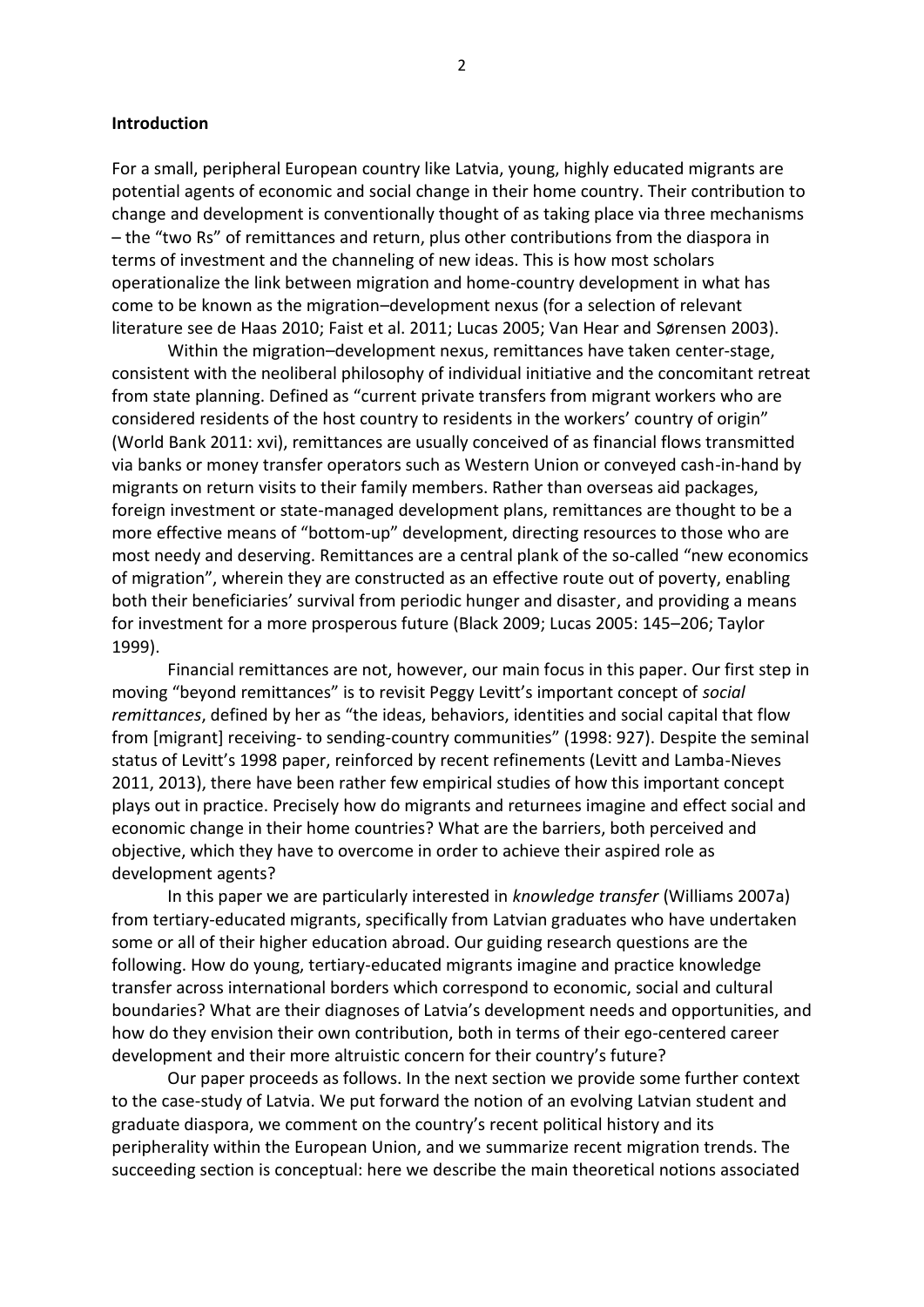with knowledge transfer as part of social remittances, including distinctions between different categories of knowledge (*embrained*, *embodied*, *encultured* etc.), as well as the Aristotelian concept of *phronesis* as a pragmatic response to local values and dynamic complexity. A section on data and methods then follows. Two surveys underpin our empirical analysis: an online questionnaire survey of Latvian graduates who have studied abroad (N=307), and a series of in-depth interviews (N=30) to the same category of research participants. Drawing on findings of this dual research design, empirical results are presented under three headings: imaginaries of development; return and knowledge transfer; and the social, cultural and ethnic boundaries that have to be confronted and, ideally, traversed. In the conclusion we return to the original research questions, evaluate the extent to which they have been answered, and draw out the wider lessons of our Latvian case-study.

#### **Latvian students and graduates abroad: a resource for development?**

Like the other so-called "A8" countries which joined the European Union in its major eastern enlargement in 2004 (Estonia, Lithuania, Poland, the Czech Republic, Slovakia, Hungary and Slovenia), Latvia has experienced significant emigration of young people in the last decade and more. According to the most recent census (CSB 2015), more than 220,000 people emigrated from Latvia during 2001–2011, a significant share of the total population of 2 million. Three events in the country's recent political history have shaped the evolution of this migration: the fall of the Iron Curtain and Latvia's subsequent independence from the Soviet Union in 1991, its accession to the EU in 2004, and the 2008 economic crisis. The most important of these events was EU accession, which opened up a new migratory space into which Latvians were free to move, although they were only free also to work initially in the UK, Ireland and Sweden. The subsequent years were a period of large-scale emigration and also return, accompanied by healthy inflows of remittances which boosted GDP per capita and the country's overall financial balance. The post-accession boom years were, however, abruptly halted by the global and European economic crisis which hit Latvia severely when its banks failed and the government had to seek financial support from the International Monetary Fund and the European Commission. It is true that there has been a strong recovery of the Latvian economy since 2010, but some attribute this to the combination of austerity and emigration, rather than reflecting true, output-driven growth (Sommers and Woolfson 2014).

 From the perspective of the UK and Ireland, the two main destinations for recent Latvian migration, the main image is of low-skilled workers doing essential but often casual and low-paid jobs in agriculture and food processing, on construction sites, in hotels and catering, and in domestic cleaning. However, a growing number of migrants are university graduates, as well as emigrating students who move abroad to compete their education. Whilst the ethos of free movement within the EU is one of the Community's foundational canons which can hardly be challenged, there are concerns in Latvia about the loss of such a significant share of the key developmental resource of human capital, especially at a time when Latvia is experiencing absolute demographic decline – the population was 2.3 million in 2001, falling to 2.0 million in 2011. Students, too, are a diminishing national total, dropping from around 130,000 students in universities and other third-level institutions in the boom years of 2004–2008 to 86,000 in 2014 (MoES 2015: 31). This sharp decrease in the number of students enrolled in Latvia should be seen in the light of three factors: the very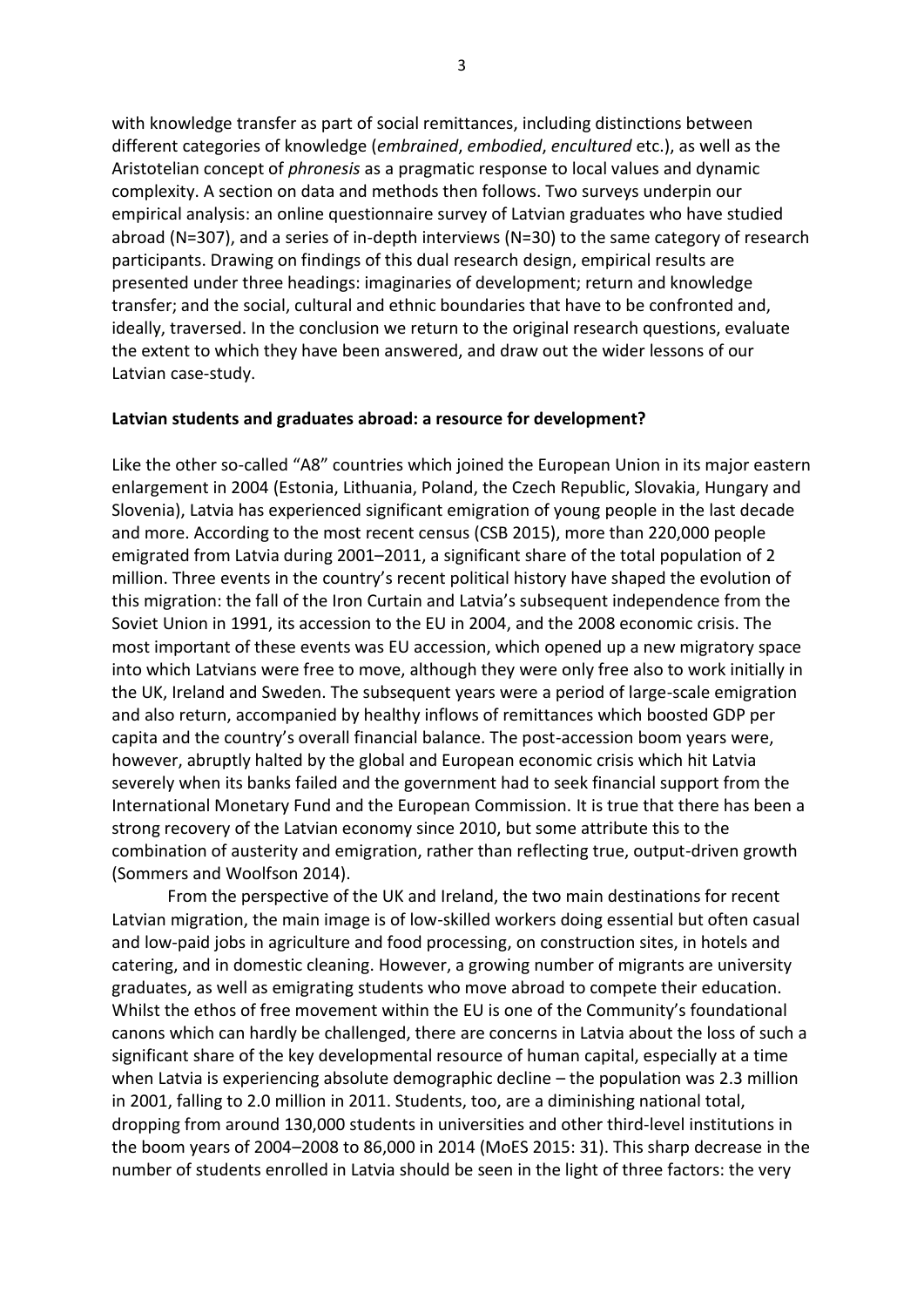low birth rate, continuing emigration, and the effect of the crisis which makes it more difficult for students and their families to fund their studies.

 The growth in the number of Latvian students getting their qualifications abroad mirrors global and European trends in international student migration. This form of migration grows at a quicker pace than the growth of total global migration, and this is reflected in the appearance of several major studies on the international mobility of students (see Alberts and Hazen 2013; Bilicen 2014; Brooks and Waters 2011; Byram and Dervin 2008; Gérard and Uebelmesser 2014). According to the International Institute for Education (IIE 2015), international student numbers rose from 2.1 million in 2001 to 4.5 million in 2014. The main drivers of this increase have been the prestige and careerrelevance of a qualification from a more "advanced" university system; increasingly open, integrated and compatible educational systems for foreign students, enabling easier mobility; competition amongst national university systems and individual institutions for the "best and brightest" students from around the world; and the general rise in global interconnectedness economically, socially and culturally (Findlay 2011).

 The common interpretation of international student migration – apart from being a global multi-billion dollar industry  $-$  is that it is a "win" situation for students who are able to expand both their academic knowledge and their cultural horizons which may, in turn, increase their opportunities for better careers. The question then arises as to the *location* of their subsequent careers: abroad or back in the country of origin? Surprisingly little is known about the career outcomes of foreign-educated graduates who return to their home countries, particularly within the European context. Evidence may, indeed, be contradictory. A study by Di Pietro (2013) on Italian graduates found that studying abroad increased the possibility of being in employment three years after graduation. Conti and King (2015), on the other hand, found that Italian graduates who had either studied and/or worked abroad were fearful of returning to Italy because of the high likelihood of unemployment and their loss of the networks and personal contacts thought necessary to get a graduate-level job.

 Given the developmental potential of foreign-educated graduates, what Michael Collyer (2013) calls "emigration states" have responded by paying more attention to their "extra-territorial" populations. In addition to the "two Rs" mentioned earlier (remittances and return), the third prong of the migration–development nexus – "mobilizing the diaspora" – becomes a key focus for policy, especially when the "diaspora" contains a high proportion of highly educated and therefore potentially creative and wealthy individuals. It is also interesting to note, in passing, how states increasingly deploy the term "diaspora" to denote their emigrant populations, even those who, like students, are recently emigrated and who therefore do not fulfil the prototypical definition of a diaspora as a long-standing, multi-generation and rather settled population (cf. Cohen 2008: 2–4). Whilst some would say the phrase "student diaspora" is an oxymoron because students are likely to be recently departed, onwardly mobile and lacking a true diasporic identity, the flexible use of the word diaspora chimes with its modern-day extended meaning whereby it is used more as a metaphor rather than as a specific historical-geographical formation (Brubaker 2005).

 Latvia is one of several Central and Eastern European countries which are anxious to attract back young and highly educated migrants, and which are concerned about the scale of the brain drain in a context of future economic planning with a shrinking supply of qualified graduates. The main policy document produced by the Latvian government is its Return Migration Support Plan for 2013–2016 (Ministry of Economics 2013), which proposed eight strands of policy and support for returning migrants: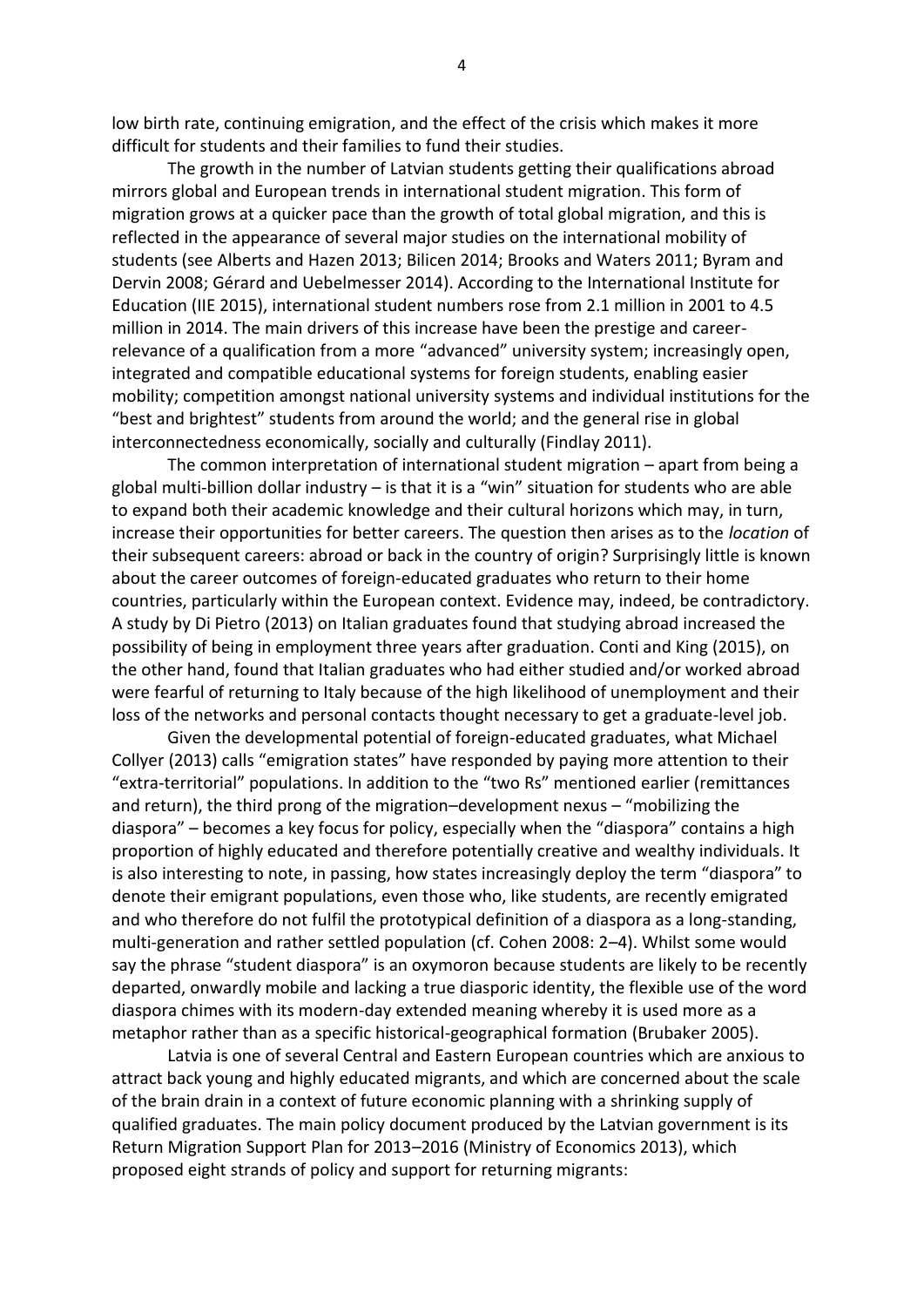- improving the quality of relevant information in state institutions and streamlining the bureaucratic side
- improving communication about job vacancies in Latvia
- priority for attracting back the highly skilled
- teaching Latvian language to the children of migrants
- supporting the children's reintegration into Latvian schools when they return with their parents
- expansion of ties between the government and the diaspora
- state companies cannot ask for Russian language as a prerequisite for job hiring
- broaden the categories of those who can apply for repatriation support

A ninth strand was added later:

• better recognition of foreign diplomas.

Alongside the policy plan were key statements by government officials. Daniels Pavluts, Minister of Economics at the time, put it like this in a 2012 statement:

We want to give a clear message to Latvian nationals around the world that their future is in Latvia. We have to develop a return migration plan with clearly defined activities, funding for such activities, and a timetable.<sup>1</sup>

The minister announced that his "dream is that half of all emigrants would return." but this target was then adjusted to 100,000 in 20 years.

At first sight, the timing of the plan was opportune, coming when the economic recovery from the crisis was well under way. And there was a democratic ring to the policy process which was open to any citizen to submit suggestions. But, inevitably, the policy was harshly criticized for its elitist and ethno-centric nature - note its pro-Latvian, anti-Russian references, and its priority for the highly skilled. Moreover, the targets were unrealistic, and less than a year after the launch of the plan the government changed the rhetoric to a more individualistic, neoliberal emphasis, as Pavluts subsequently argued in a 2013 interview:

The aim for the plan was never to persuade anybody to come back; not in a direct way, at least. That would be criminal... to ask people to come back if there are no real grounds for that. The plan was oriented towards people who had already made their decision to return; who know what they will do upon return and how they will make their living. The aim of the plan was to put pressure on the government institutions to collaborate and provide the necessary educational, social and employment services for those who do return.<sup>2</sup>

One of the few concrete activities which have been implemented to promote return of the highly skilled is an internship programme for graduates to work in Latvian government departments and institutions. The programme received 143 applications from 20 countries, and so far six people have been selected to work in Latvia in summer 2015.

Latvian President Raimonds Vejonis also put his weight behind the general policy of mobilizing the Latvian diaspora, portraying emigrant professionals as a resource which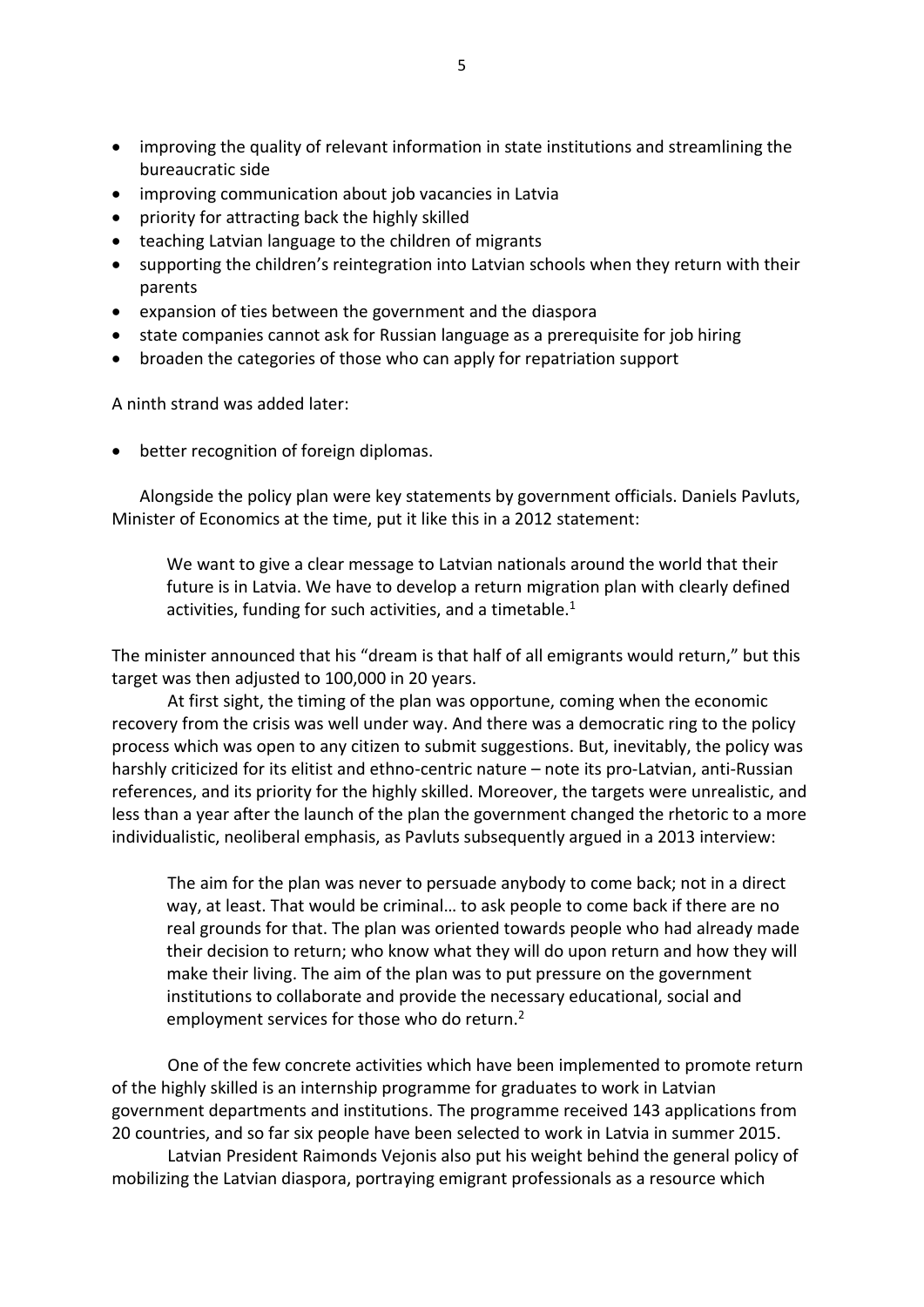should be tapped into to help the country to flourish, especially from an entrepreneurial perspective. Addressing the World Latvians Economics and Innovation Forum in 2015, he said:

 Your location abroad should be seen as an opportunity for development which allows Latvian entrepreneurs to use your experience and knowledge, opening up a better cooperation with Latvia… Perhaps a good part of those of you who are here, are the first representatives of Latvian entrepreneurs in your countries of residence... Nobody can know the market and its opportunities better than you. In the meantime, you understand Latvian traditions and the business environment in Latvia. But you can also see Latvia from outside and therefore you can sometimes detect needs and problems even more clearly, and what is needed for the economic development of our country. Therefore I ask you to build ties and collaboration with Latvia-based entrepreneurs which will give an impetus to them to develop as important players in the world. $3$ 

 This appeal to patriotic feelings also represented an elitist selection, this time targeting only entrepreneurs. Latvia's selective diaspora mobilization strategy reflects broader concerns about the way such policies, if uncritically celebrated, can perpetuate or even exacerbate inequalities – as has been demonstrated in other geographic contexts (Larner 2015; Smith and Gergan 2015). And rather than patriotic fervour, survey data display a starkly different picture amongst the broader Latvian emigrant population. An internet survey of 14,000 Latvian emigrants worldwide carried out by the Institute of Philosophy and Sociology of the University of Latvia in 2015 revealed that trust in the government was "catastrophically low" (IPS 2015). On a scale 0-10 (most negative to most positive), the average assessment of the Latvian government was 1.5, with 56% of respondents awarding the lowest rating of 0. By comparison, the respondents' assessments of the government of the countries where they were residing was 5.9.

 No quantitative research exists on return trends of Latvian students and graduates from abroad. We do know that from *all* emigrants who left during 2001–2008, some 40% returned (Hazans 2011). But of course some, possibly many, could have re-emigrated – as many Polish returnees from Britain did when they found that conditions were still tough in Poland (White 2014). In Kahanec and Fabor's (2013) study on the migration of young people from the new (i.e. post-2004) EU states, one of the key findings was that younger migrants tend to stay for a shorter time abroad, and this holds for Latvia too. In the rest of this paper we will therefore treat Latvia as a rather typical example of knowledge transfer and return migration, not only for other Central and East European countries but also in other global contexts where countries have, relative to their size, large cohorts of young and highly educated people living abroad.

#### **Data**

Our target population for this study was composed of Latvian university students and graduates who had completed (or were still undergoing) all or part of their tertiary-level studies abroad. The sample included both those who were still studying or working abroad, and those who had returned to Latvia. This target-population definition was kept deliberately broad in order to capture the variety of experiences of highly educated Latvians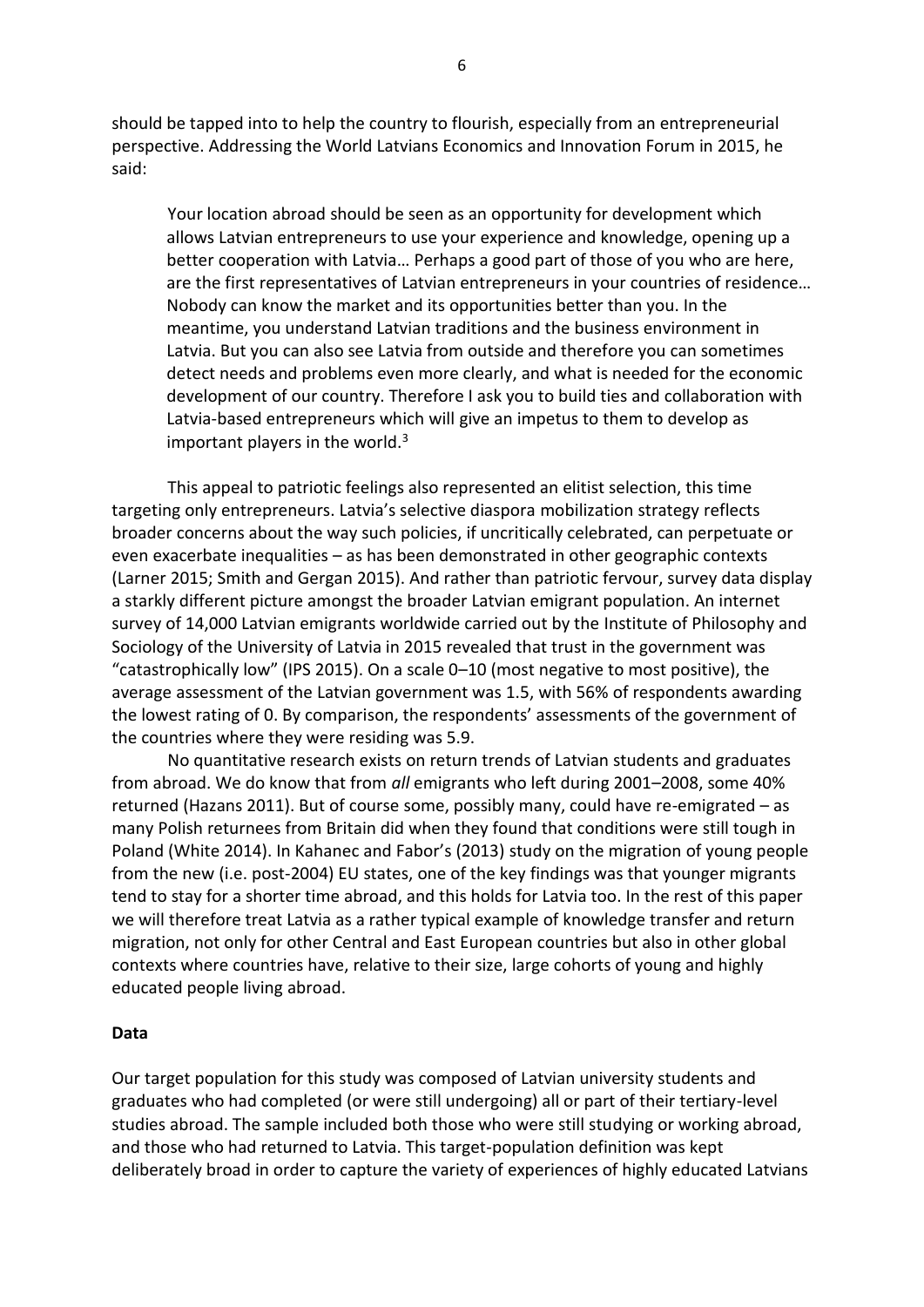studying and working abroad and back home across a range of life-stages and age ranges from 18 to 35 years old.

Rather than follow conventional definitions of "international students" as those who have crossed an international border for the purpose of study following prior education in another country, or of "foreign students" as defined on the basis of citizenship, we adopted a more flexible definition based on the notion of diaspora. We approach Latvian students and recent graduates who live abroad as a form of highly educated diasporic youth. At different ends of this flexible spectrum we find the Latvian graduate who goes abroad in his or her mid-20s to research a PhD, and the child of Latvian labor migrants who is taken abroad by her/his migrating parents at a young age and then pursues third-level studies abroad.

To some purists, this use if the term "diaspora" violates its classic meaning of a historically embedded ethnic population scattering characterized by trauma, loss, exile, and desire for return to a common ancestral homeland Cohen 2008: 1–19). Rather, we follow Brubaker's conceptualization of diaspora as a "community of practice" (2005: 12), including the notion of a "young" diaspora or a "diaspora-in-the-making" (cf. Mai 2005). Or, to be more categorical, we quote Esman (2009: 14) who, wishing to transcend the classical concept heavily influenced by the Jewish case, defines diaspora as "a migrant community that maintains material and sentimental linkages with its home country, while adapting to the environment and institutions of the host country".

 The primary data examined in this paper come from two sources. The first is an internet-based questionnaire survey carried out in February–March 2015 and distributed via the webpage of the Centre for Diaspora and Migration Studies of the University of Latvia. Here we analyze written responses to three open questions which were formulated as follows:

- 1. What are your plans for the future?
- 2. I want to use my knowledge....
- 3. I want to emphasize….

The idea was that, outside of the simple quantitative and factual data collected by the questionnaire, respondents (who numbered 307) would have space to express their plans, thoughts and ideas freely. This approach yielded abundant and highly reflective and opinionated responses. Respondents provided recommendations about Latvia's future development and engaged in a dialogue concerning their personal experiences and views of both abroad and, more particularly, their home country and its development needs.

 Altogether the respondents represented 26 countries as their current place of residence. The largest group were those who had already returned to Latvia (63). Of the remainder, 55 responded from the UK, 26 from Sweden, 24 from the Netherlands, 23 from Denmark, 17 from Germany, 13 from Finland, 12 from the US, and smaller numbers from several other countries.

 The survey respondents were disproportionately made up of women (75%) – at first sight, a rather marked deviation from the gender balance that we ideally sought. But actually, there is a female majority amongst graduating students both in the EU as a whole (60% in 2012; Eurostat 2015) and in Latvia (65% in 2014; MoES 2015: 33); so the bias is less serious. In terms of age distribution, 70% of respondents were aged 18–29, the remainder over 30 years of age.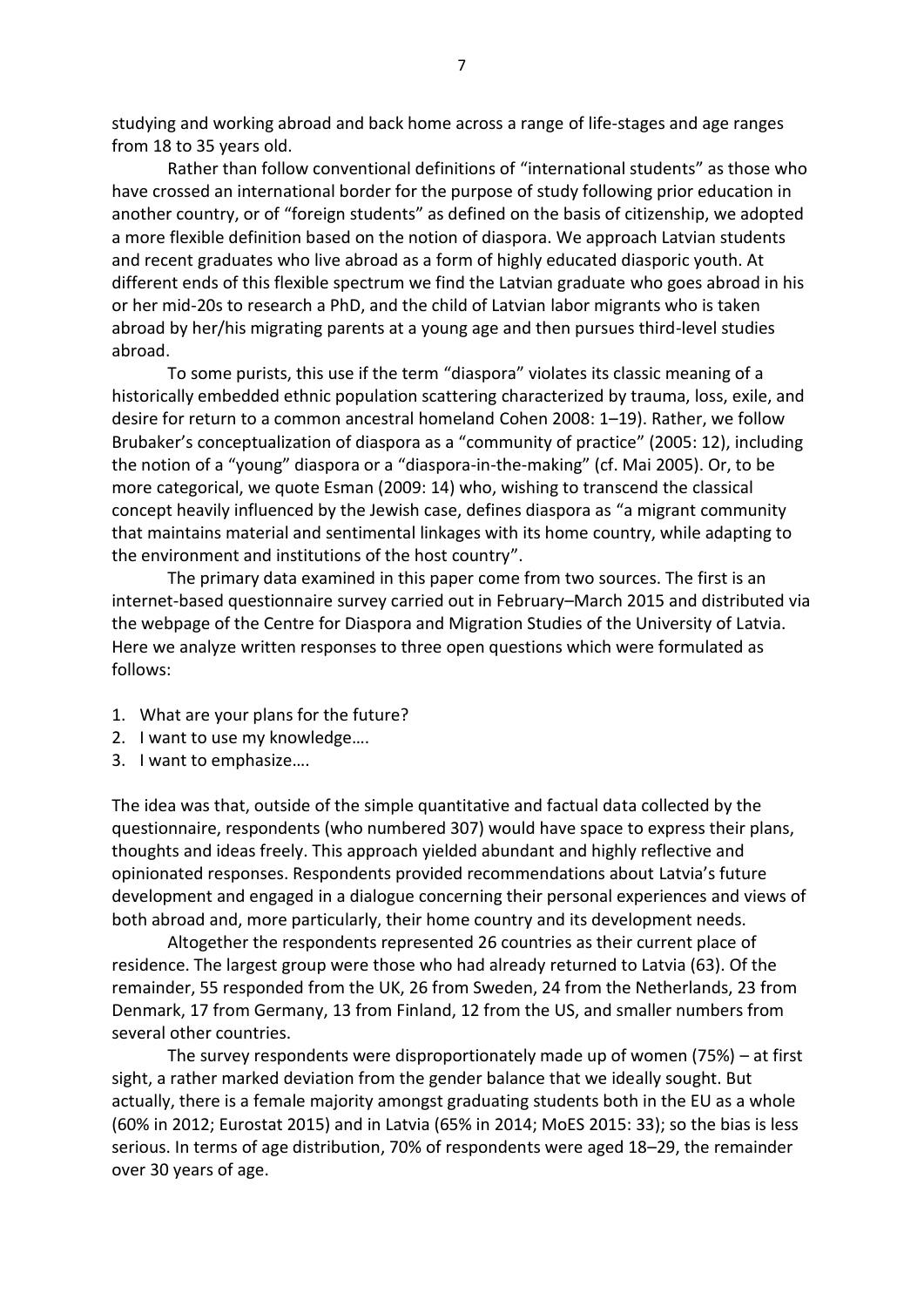The second source of primary data consists of 30 semi-structured interviews with Latvian students and graduates who were studying, or had studied, abroad. Interviews were conducted either face-to-face or via skype, and lasted one hour on average. They were carried out in the interviewee's language of choice – Latvian, Russian or English – and were tape-recorded subject to informed consent. The interview phase of the research immediately followed the online questionnaire, and took place between March and July 2015. Interviewees were partly recruited from the database of surveyed respondents from the questionnaire (who were asked to indicate their willingness to be available for in-depth interview), and additional interviewees were reached by a snowballing method. For the latter, no more than two contacts given by one interviewee were used in order to ensure access to different social networks.

 Compared to the online survey, the interview sample was more gender-balanced: 16 females and 14 males. Included in the interview survey were students and graduates at bachelor, Master's and PhD level, in order to trace different levels of embrained knowledge and different educational life transitions. We excluded, however, those who had been abroad only as exchange students, since this form of student mobility does not result in a final degree qualification from abroad.

 The interviews were designed to elicit qualitative biographical data from the participants, who were encouraged to "tell their stories" in a roughly chronological sequence across three life-stages: their background, upbringing and early education in Latvia; their experiences of study and (if relevant) work abroad; and their experiences since return to Latvia (or for those still abroad, their attitudes towards and plans for return). A key purpose of the interview was to elicit their own diagnosis of the problems and potentialities of development in Latvia, and how they envisioned their possible contribution to the development process. Obviously we did not, in the interview dialogues, use terms like ͞social remittances͟ or ͞embrained͟ and ͞enculturated͟ knowledge; but we found that interviewees' narratives, based both on their experiences and their opinions, could be easily framed within this conceptual terminology.

 According to our preferred theoretical optic, we distinguished which type of knowledge our respondents were giving meaning to. We also identified different types of boundary (economic, social and cultural) that had to be crossed in order for the knowledge transfer to take place. These boundary categories will structure some of our empirical analysis below. First we examine the more general and often idealized imaginations that respondents and interviewees articulated when talking about "development" in Latvia and their own actual and imagined return to the homeland.

 In what follows, any names are pseudonyms. Data from the online survey (S) and the interviews (I) are indicated thus, together with gender (F or M) and the country/ies of current and past residence as a student or worker.

#### **Imaginaries of development: from idealized returns to disillusionment**

Survey respondents and interviewees often expressed idealized imaginaries of their return and the knowledge contribution that they envisaged themselves making to the home country. In doing so they articulated, either explicitly or implicitly, a particular "model" for Latvia's development; and they usually saw themselves as agents of a positive impact of migration – both on their own personal development and the development of their homeland. But this framework reveals that development is not purely an economic process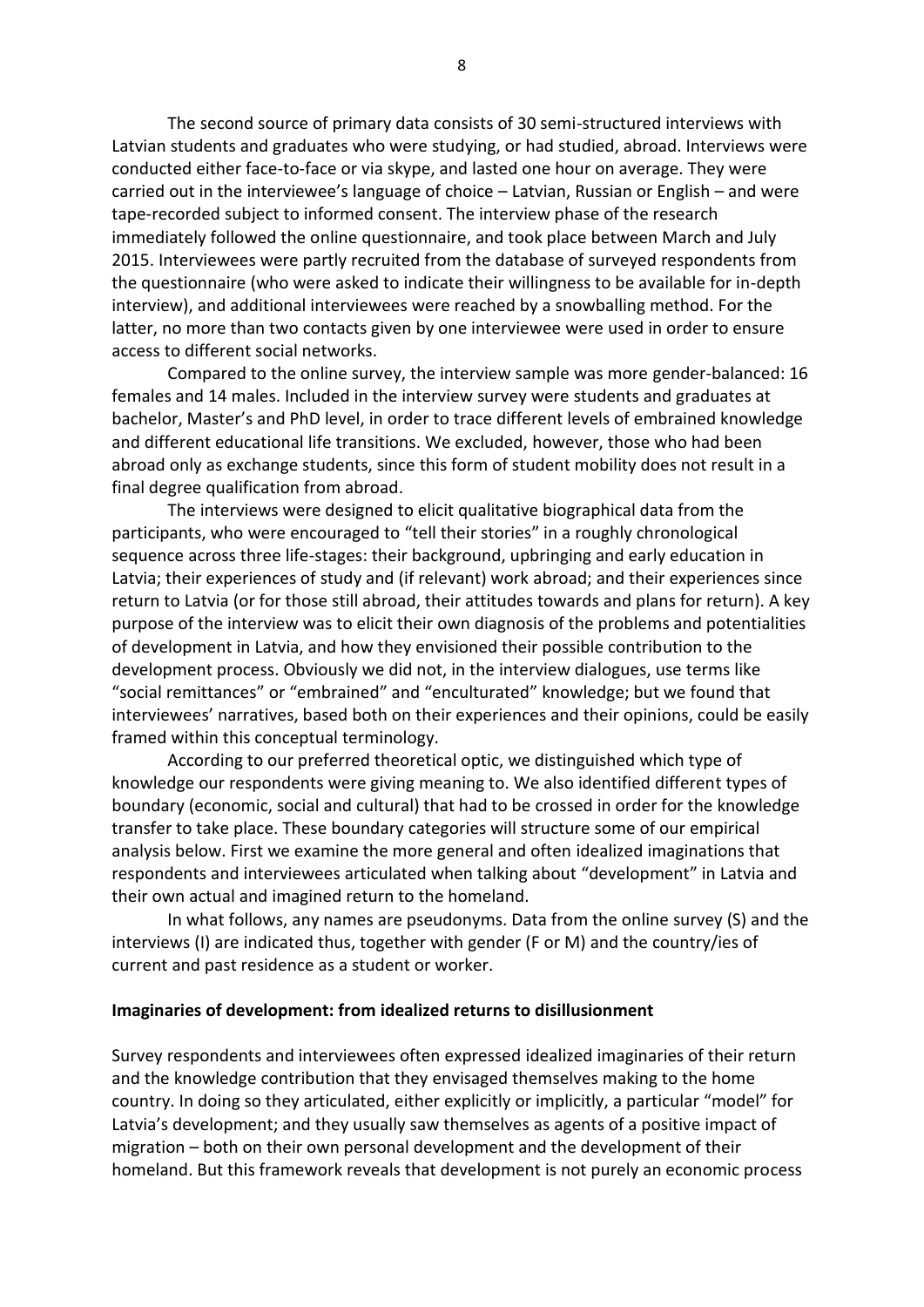but is also socially and culturally inscribed. In a paper in an earlier issue of this journal, Thornton et al. (2015: 69) stated that "developmental idealism is a cultural model – a set of beliefs and values – that identifies the appropriate goals of development and the ends for achieving these goals". In post-socialist Latvia these "beliefs, values and goals" are no longer socialist but neoliberal. As we shall see in this section, whilst the research participants were able to identify the goals and means for Latvia's development, they were not always ͞allowed͟ to achieve these ambitions, partly because of what they perceived as their externally ascribed identity as "returnees" and as "foreign-educated".

 The first set of quotes below illustrates the optimistic, positive cause–effect impact imagined by the participants, and the necessity for the Latvian government to "know its diaspora" (Dzenovska 2015).

 I would like to emphasize that these kinds of efforts [for the state to communicate with the student diaspora] should be welcomed, because knowledge gained from outside can be very effectively integrated into the labor market in Latvia, bringing in new ideas and, probably, giving benefits to business in Latvia (S, F, UK).

Other respondents idealistically emphasized how the Latvian state should "use" them as valuable developmental resources, not so much for investment purposes but more in the field of knowledge transfer. Latvian students abroad could be asked "to take part in voluntary research work, or giving guest-lectures, and other forms of collaboration with partner organizations in Latvia" (S, F, Sweden). In the words of another student:

It is important for the Latvian government to know its people who study abroad or who have recently graduated. Then the state could find professionals with a specific educational profile or specialization which is not available in Latvia (S, F, UK and Denmark).

In the final quote in this series which expresses the rather unproblematic, or perhaps we should better say, unproblematized, version of highly educated emigrants as development agents for their countries or origin, we find a stark argument for the normalcy and desirability of emigration, challenging the notion of "sedentary normativity" by which people who emigrate are seen as somehow "deviant":

In every developed county there should be a layer of people who want to explore the world and gain the best and what it gives them, and then return with that experience and new thoughts (S, M, UK).

Contrasting these positive imaginaries of Latvian development are some harsher and more complex realities. First, there are barriers related to *ascription* – who you are and how you are perceived and categorized – which apply to both migrants and return migrants in their respective locational contexts of social and organizational emplacement (Williams 2007a: 369–370).

 Nagel (2005: 208) emphasizes that ascription can apply to all migrants and not only the lower-skilled to whom it is usually thought to be most relevant. Criteria for ascription are usually built around the migrants' status as "strangers" or "newcomers", or their specific (visible) ethnicity and "difference": the case of "Indian" or "African" doctors in the UK health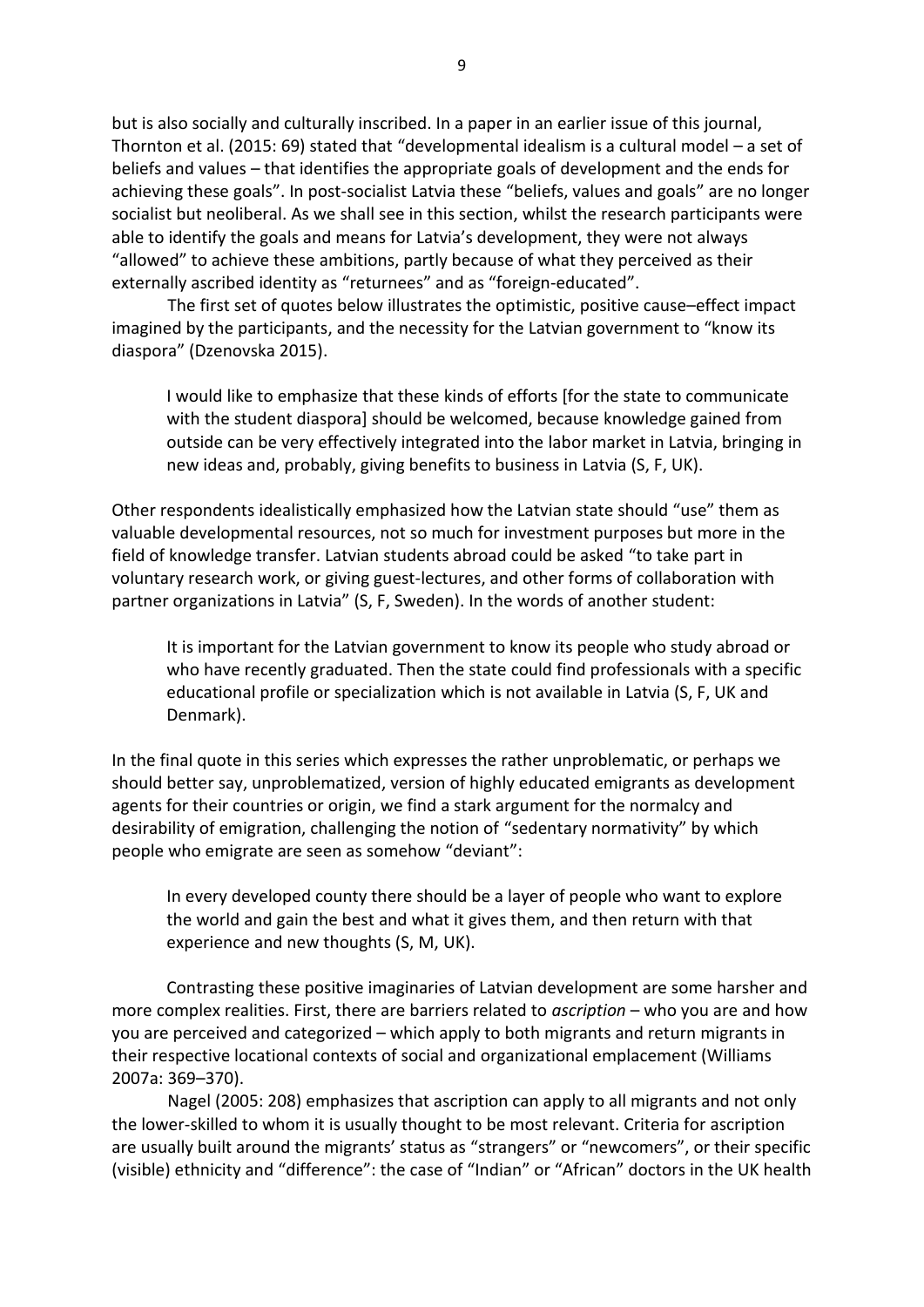sector is commented on by Raghuram and Kofman (2002). For Latvian students and workers, their ascribed characteristics – often implied rather than asked outright – related to their generic "Eastern European-ness" but also to their "unknown" nature as part of a small, little-known, almost "exotic" country. Katrina, aged 28, who has a degree from a prestigious British university and who now works in emerging markets in the financial sector in London, saw her Latvian ethnicity as an asset:

In my work I am never treated as second-class; I receive extra help if I need it... here there are no other Latvians at my level. I am exotic, I feel special. And actually Latvia is a very good topic for small talk, to maintain conversations...

As her own account suggests, Katrina, who came from a wealthy family background in Latvia, saw herself as an exception – one of the very few Latvian high-flyers in the City of London. For most of the others in our research, the main difficulty was dealing with their ascribed identity as Eastern Europeans. This came out less in the academic spaces of higher education, where they often were studying in an international environment, and more in the workplace, especially if the work was casual, low-skilled employment, where the ascription of being a *migrant* was more salient. Consider the case of Laura, a music student who, like many Latvian (and other) students, had to take part-time employment to support herself during her studies. Laura did casual work in bars and cafés and encountered envy and sarcasm from her "local" British workmates:

There are always some girls [at work] who had negative attitudes. "Oh you are studying, and you sing so well, and you also have a child, and you are fit. But who do you think you are, coming from Latvia?"... I just took all this gossip stuff too personally; that's why I couldn't stay long in that type of work.

And later in the same interview,

 I always had to resist and object to those who took it for granted that Latvia is a backward Eastern European country. I always try to point out that Latvia is actually more a Nordic than an East European country.

 The real surprise comes, however, when the highly educated migrants return to Latvia and discover that yet again they are the victims of certain types of ascription. This surprise arises because it is assumed that it will be easier to overcome any prejudice towards returnees because they already possess, as a result of their pre-emigration upbringing and earlier lives in Latvia, at least some of the embedded and encultured knowledge of their home country. Participants become aware of these ascriptive barriers on visits home, or when they start to look for a job, or from the stories of others who have returned and faced difficulties. They discover that time spent abroad, and the possession of ͞foreign͟ credentials, are often obstacles rather than assets for getting a decent job in Latvia. The respondent below describes how she anticipated a "penalty" for her foreign experience, and attributed her success therefore to "luck":

 I returned to Latvia, because I found a job in my field: it was pure luck. I would have moved elsewhere if I had found a job [in another country], because in principle, I did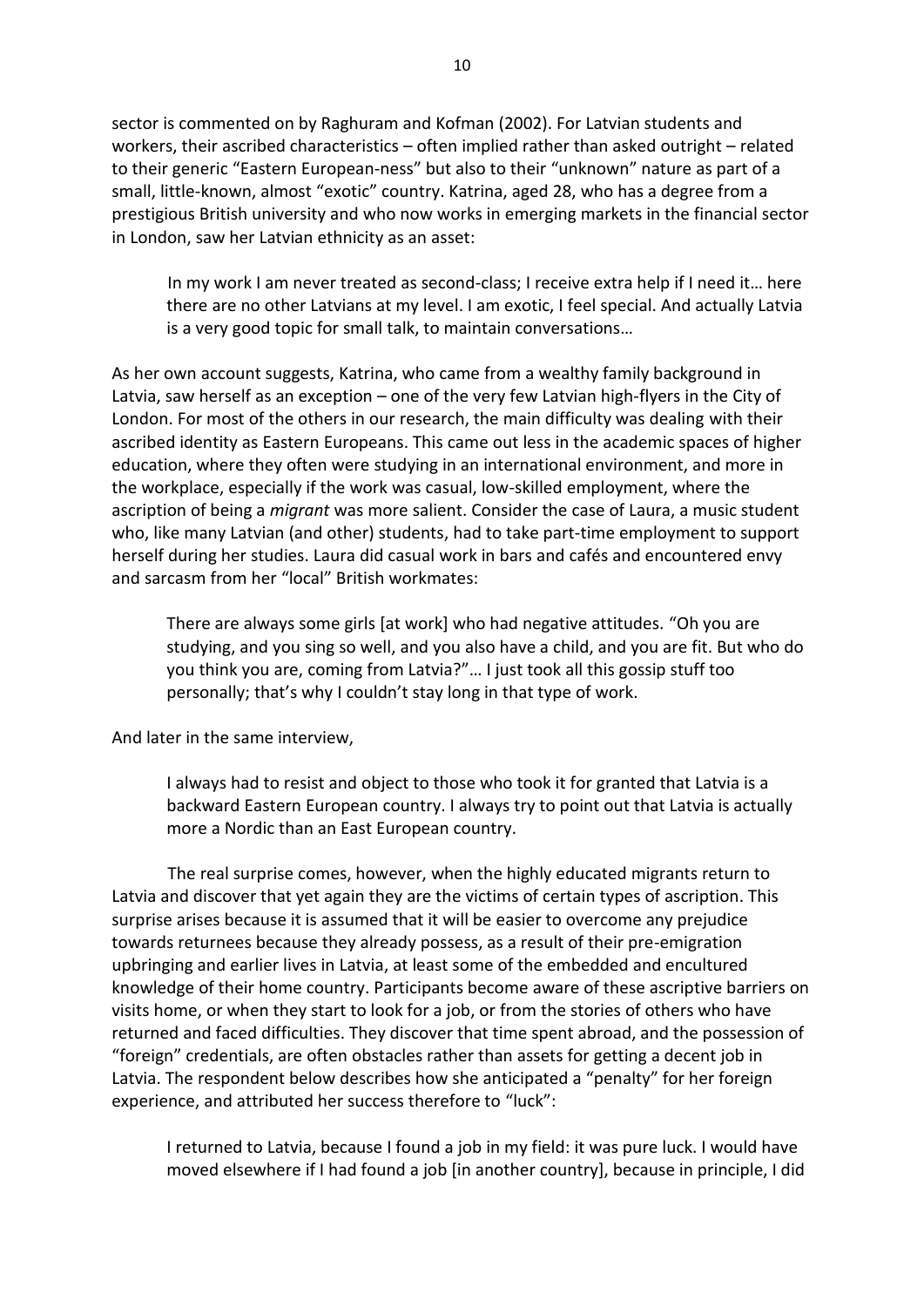not expect that any employer in Latvia would be interested in giving a job to a Latvian who was studying abroad (S, F, UK, returned to Latvia).

More common was the reaction of other respondents who fear such ascriptive categorization of their 'foreign' experience and time away as a major obstacle preventing their return:

In Latvia it's hard to get a well-paid job if you have been abroad and away from the local job market. Nobody wants to give a job to someone who doesn't have experience in Latvia (S, F, Canada).

 Those who studied abroad are usually treated with suspicion, and not fully accepted after his or her return... I think we need to have an expanding horizon about what a person gains when they study abroad (S, F, Netherlands).

 The final sentence in the previous quote hints at a prescription for what the home country ought to do to broaden its welcome and appreciation of returning students with their "foreign" (but often very useful and relevant) qualifications. At the same time, there is an awareness that a (foreign) university degree is not a simple passport to a good job or an indicator of the requisite skills. What is needed – as suggested in the quote below – is a kind of "matching" process so that both sides  $-$  the returning graduate and the home country  $$ can gain.

Those positive, young people that Latvia needs, aren't just somewhere out there in the universities abroad. A university degree is not an indicator of their skills and experience, which of course, go along with knowledge. If the Latvian government continues with a rigid selection mechanism for a specific area of young people with a specific course of higher education, it will lose a lot of human potential from those who have talents and who have been abroad (S, M, Austria).

In the final quote in this section, another survey respondent, this time a returnee, observes how those who have returned and who, because of their absence abroad, lack local contacts, tend to stick together as a group.

 I have observed that young graduates with foreign diplomas, they sometimes socialize together... the knowledge that they share remains within the circle of these people. At a national level – in business and in politics – a local education and experience is often more valued. This is due to the fact that a return migrant, irrespective of the quality of his or her education, lacks local contacts. A person with a foreign diploma is a "suspicious" outsider - you never know how he or she will use his or her knowledge. "Our" people with "our" education are preferred (S, F, Latvia).

 To sum up, we find that respondents and interviewees are aware of the ascriptive criteria that are assigned to them, both abroad and at home. Some see these ascriptions largely in positive terms. Students and graduates with foreign qualifications and experiences are imagined as boundary spanners and as a resource as a result of their embrained knowledge. However, negativity also features strongly in some participants' responses and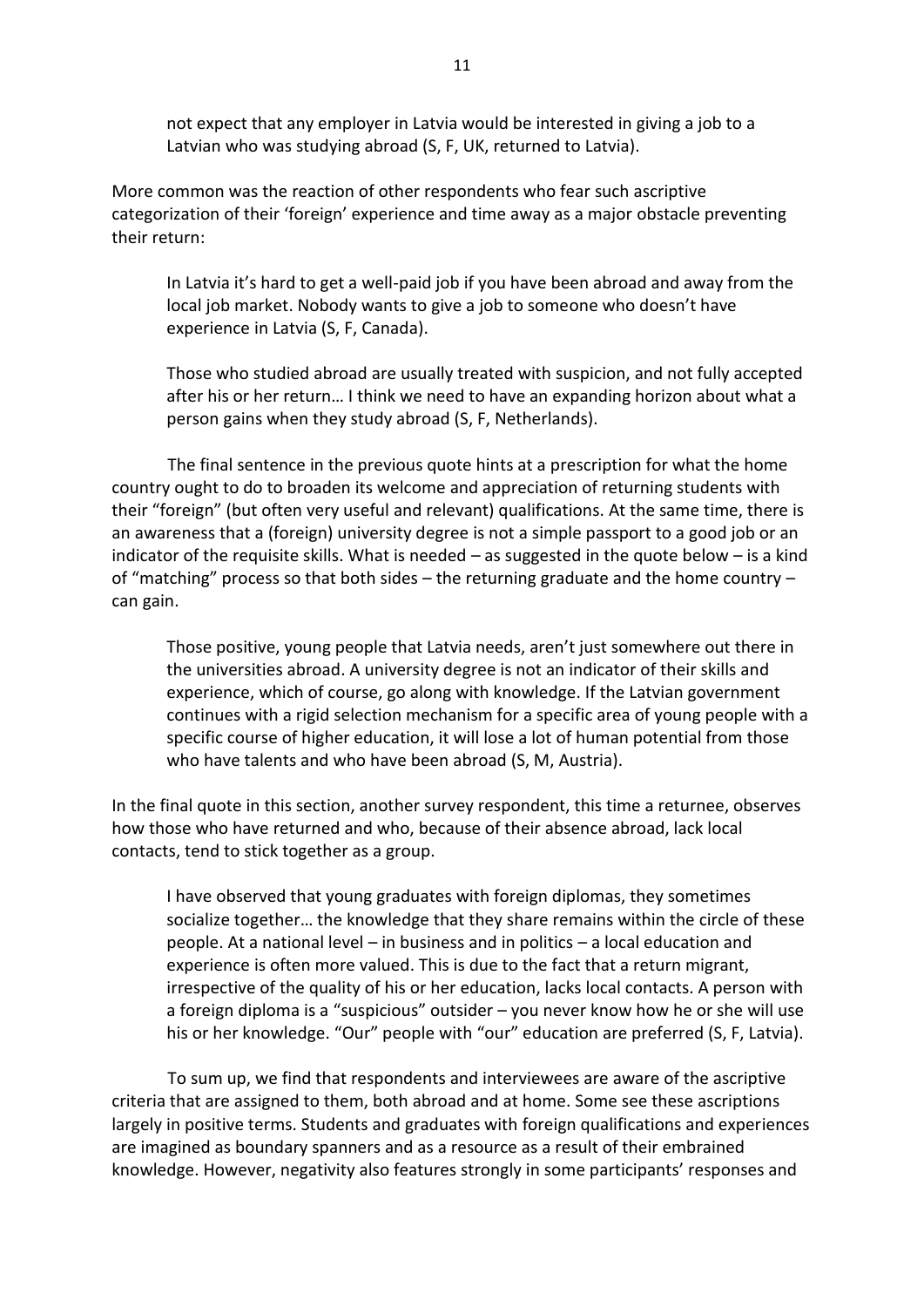narratives, expressing pessimism over the possibilities of knowledge transfer due to various obstacles and boundaries. The most important of these boundaries is the economic one.

#### Return, knowledge transfer, and economic boundaries

According to Williams' (2007a) framework, return migrants already possess some and encultured knowledge about their home country, and this should make it easier for them to transfer knowledge gained during their studies and work experience abroad. And indeed, the question of return, either actual or possible, featured prominently in our respondents' written and oral reflections. Virtually all of these paid homage to the general neoliberal economic discourse which is now hegemonic in Latvia, as it is in the other post-socialist countries of the EU. Return is associated with terminologies of progress which, it is claimed, will change the "rusty" thinking in Latvia with its heritage of Soviet-era relationships and ways of doing things. Particular attention in the questionnaire answers and interview narratives is given to the introduction of new social norms and modern "Western" standards in education, public administration and business, with the returnees casting themselves in the role of key agents of change. The following quote exemplifies the idealistic, almost revolutionary, youthful stance of a recent returnee railing against the deadening influence of the "embrained USSR" on older people's minds and attitudes:

[I returned] to develop this country. Who else, if not young people? Older people have the USSR in their minds and these blocking mentalities don't allow them to develop progressive thinking on things which have been developed long ago in Europe and other places of the world (S, F, Latvia, returned from UK).

This quote is interesting in that it draws a triple boundary: a geographical one between "Europe" (meaning Western Europe) and Latvia, still afflicted by the heritage of its membership of the USSR; a generational one between "youth" and "older people", the former progressive and "European", the latter the repository of Soviet-style mentalities; and a historical one between the socialist era, when Latvia was part of the Soviet Union, and the post-socialist era of democratization, independence and market-led economics. Let us explore these multiple boundaries further with the help of our informants and some references to key literature.

As Stenning et al. (2010: 2) point out, the "transition" from communism to capitalism in Central and Eastern Europe "represents perhaps one of the boldest experiments with neo-liberal ideas in the world today, demonstrating vividly the policies and practices associated with this market-led ideology". The neoliberal project, for these countries as for others, "rests on a theory of political economy which promotes markets, enterprise and private property, restructures regulation into more limited forms, and reduces the role of the public sector and welfare" (2010: 2). Finally, neoliberalization is a social project too  $$ predicated on rejection of the "communist" society and on the promotion of the individual, especially as an enterprising individual. Once again, in the words of Stenning et al. (2010: 227), "the project of neo-liberalism rests on the cultivation of neo-liberal subjectivities which seek to promote an individualizing ethics of autonomous self-improvement and to erode communal and social relationships".

At first blush, both the Latvian state and its economic planners on the one side, and the young graduates with experience of emigration on the other, subscribe to this neoliberal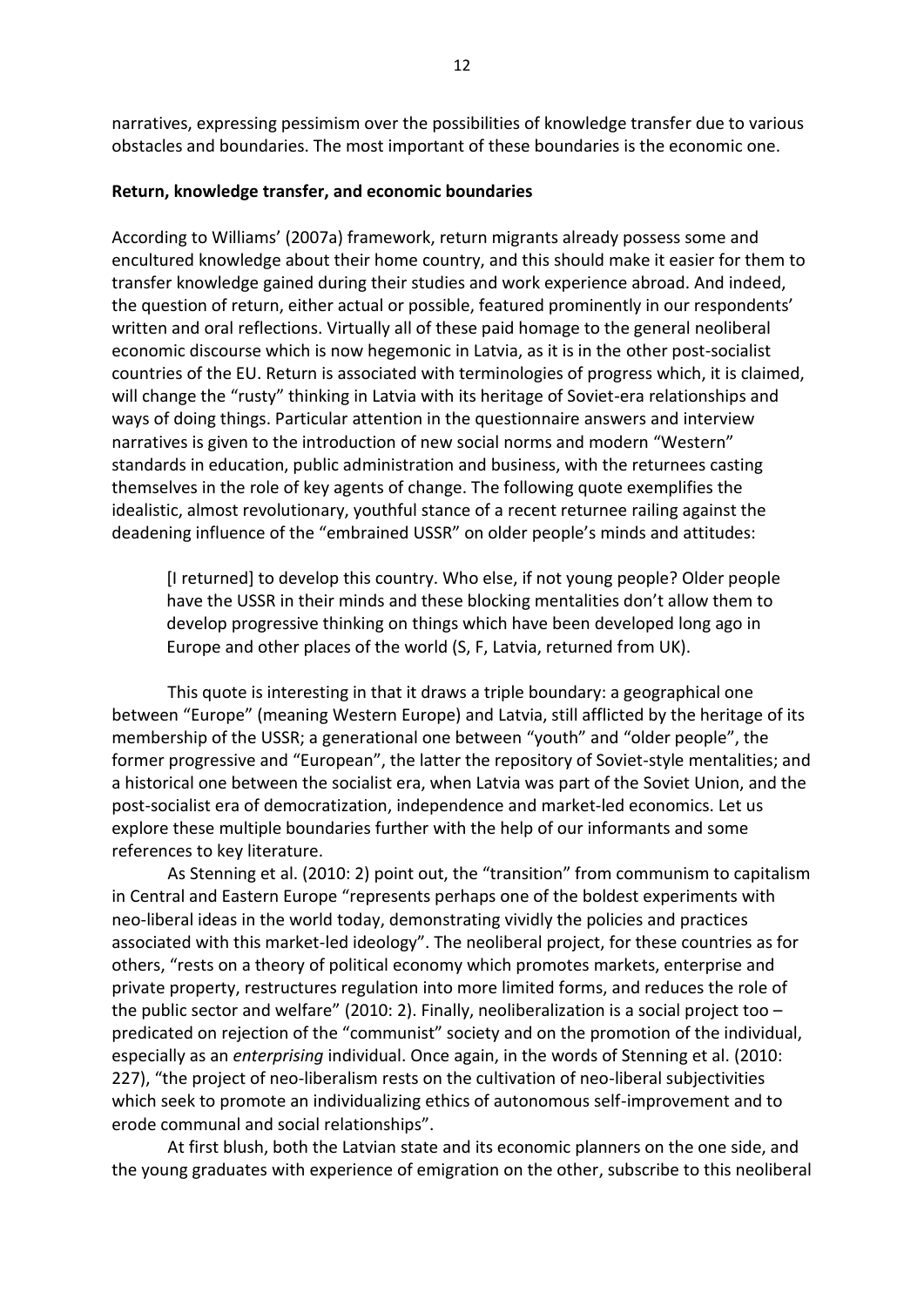imaginary. The young people, in any case, have lived most, even all in some cases, of their lives in the post-socialist period and have little or no direct memory of the Soviet era. Certainly we have multiple instances of our respondents aspiring to contribute their accumulated knowledge, expertise and initiative for the market-economy style of development in Latvia. Two examples follow below. Note that these are male voices, like most of the respondents who echo this neoliberal economic theme.

At this moment I am in London because this is the center of the world in many senses... But I will return soon. I am sure about my commitment to invest in Latvia. I am convinced that I can help Latvian society to become more organized and I have my ideas about how to do that. I hope there will be more people like me who are ready to invest their knowledge in Latvia (S, M, UK).

I work in a new enterprise in Riga. I use my knowledge here in a very direct way. Honestly, I believe that my [specific] knowledge and training was the only reason why I was asked to join this specific team. The company I am working for is developing technological solutions for education and my diploma is specifically in information technologies for education (S, M, Latvia, returned from Sweden).

Here, then, and especially in the latter quote, we have a good example of the "matching" exercise referred to earlier, where distinctive embrained and embodied knowledge (i.e. both theoretical and practical) is transferred as an innovation - on this occasion from nearby Sweden.

But other respondents were more explicit in drawing a distinction between the public sector, where some of the old Soviet-era work cultures - and personnel - survive, and the private sector which is on the one hand seen as more "open" but on the other still beset by too many regulatory constraints. The next two quotes illustrate this.

I am very skeptical about working for the public sector. This is what I am currently doing after my return to Latvia, but I certainly do not intend to stay here. Maybe [I'll get a job] in the private sector, in fields such as information technology - this [referring to the work culture] is different (S, F, Latvia, returned from UK).

There are no attractive regulations for businesses, particularly for small businesses in Latvia. One can dream about investments from the young and talented, but the reality is that there is a small market, inefficient bureaucracy, and lack of support and incentives from the state if a person wants to launch a business (S, F, Latvia, returned from Germany).

Particularly in the second quote above, there is explicit reference to another aspect of the economic boundary between Latvia and the stronger and larger "Western" economies - that of the small size of the market in Latvia. Not just the market for products, but also the opportunities for profitable investment and for specialized jobs. This is part of the syndrome of economic and geographic peripherality in Europe. From the three Baltic states round to Ireland, Portugal and Greece, all small countries on the "edge" of Europe, the small size of their economies leads to restrictive opportunities for internationally educated returnees. In a study on the emigration of Irish graduates, King and Shuttleworth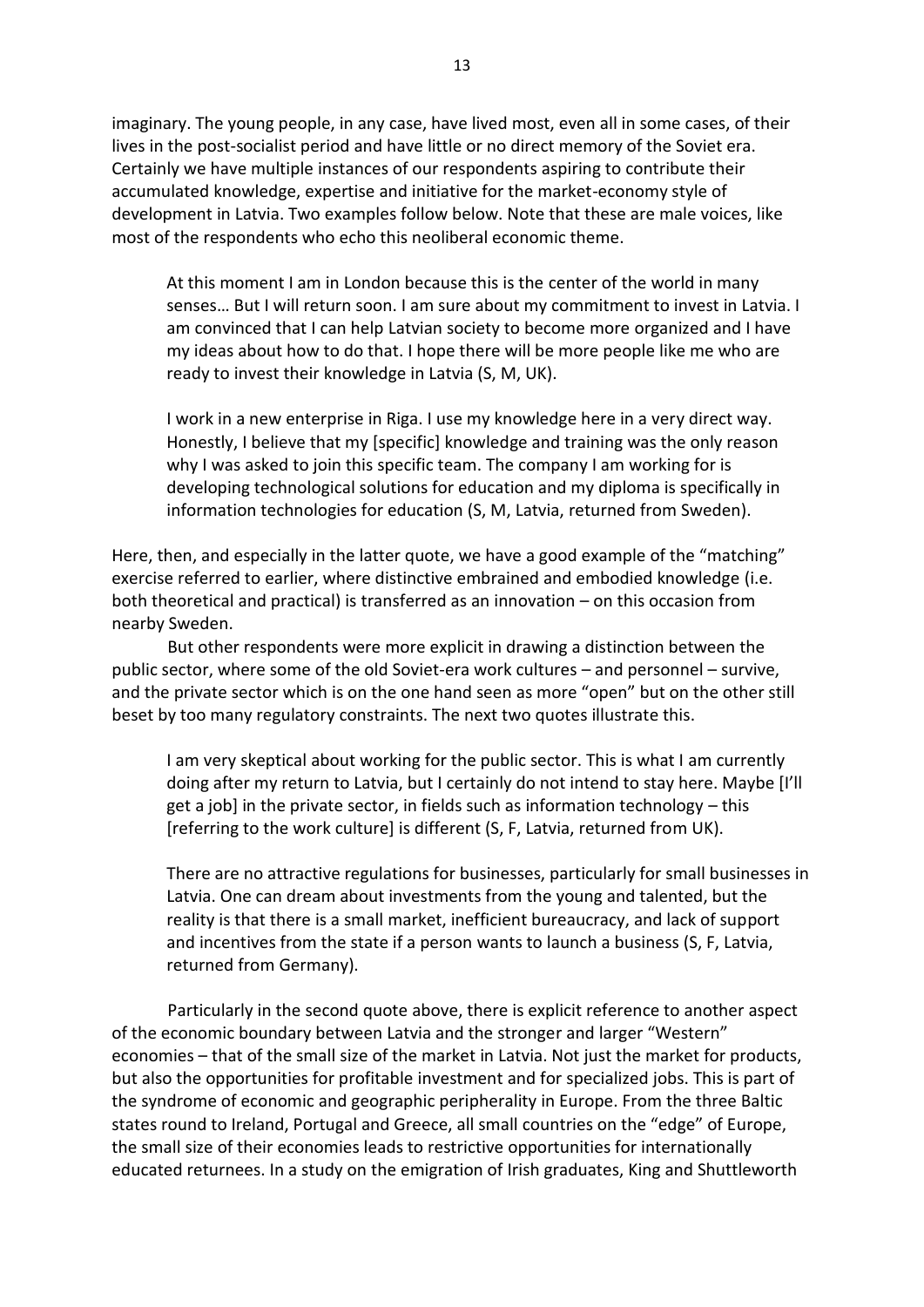(1995) wrote about the "truncated" nature of the Irish labor market, especially for specialized graduates, who simply could not find jobs in their field. Academia is a good example of this truncation of opportunities. There are very few openings available in universities and higher-level research institutions in small, peripheral countries; and those that there are often get taken by "insider" candidates who have stayed close to their "patrons" and networks of power and decision-making. The following quote sums up this situation: the informant would like to return to Latvia, but there is an extreme paucity of work opportunities for the very highly educated - those with a PhD.

I will finish my PhD and then a postdoc, but then I will look for a job abroad. In Latvia it is virtually impossible to get academic positions from outside. There is a lack of job opportunities. Besides, universities in Latvia have their own insider trading and do not want to change this system. But I would love to live and work in Latvia... (S, M, USA).

In sum, the economic boundary between Latvia and the major economies of the EU - to which its young, aspiring migrants have migrated for study and work purposes remains indelible, at least for the time being. Certain basic facts of geography - the country's location and small size - cannot be changed, and these are elements which are shared with its Baltic neighbors, Estonia to the north and Lithuania to the south. Although this is not a comparative paper, it is worth noting briefly the similarities in migration dynamics between the "Baltic triplets" and the common fears of a problematic demographic future: an aging, shrinking total population due to the mutually reinforcing factors of largescale emigration of the young and a low and declining birth rate, and the risks of "brain" drain" (Lulle 2013).

## Social, cultural and ethnic boundaries: recruitment and power relations

Alongside the more objective and measurable economic boundary lie other boundaries of a more intangible nature; these are social, cultural, and ethnic. These have to be traversed both on migration and return, but are especially challenging for the first-time migrant. Many respondents and interviewees remarked on one or more of three "markers" of their distinctive ascribed identities when they moved abroad: their names, their accents, and their "looks". While names and accents, as immediate signifiers of being a foreigner, were mentioned by both young men and women, "looks" were a particular concern for women, who said that they could easily "spot" a Latvian or Eastern European woman at university or at work. Recognizable features - in the eyes of some of the interviewees who discussed this issue – included attention to hair and make-up, bodily poses and deportment, and smart and stylish clothes but with a tendency to "bling". After some time living abroad, these markers can fade, as Alina relates below:

After living abroad I have changed my views significantly. I think that a beautiful person can be beautiful from within, not from outfits. I know that in many Eastern European countries people are judged from how they look, and they pay a lot of attention to their appearance when they go to university or to the office... choosing sexy outfits... I dress casually now... and my accent has faded away (I, F, Ireland and UK).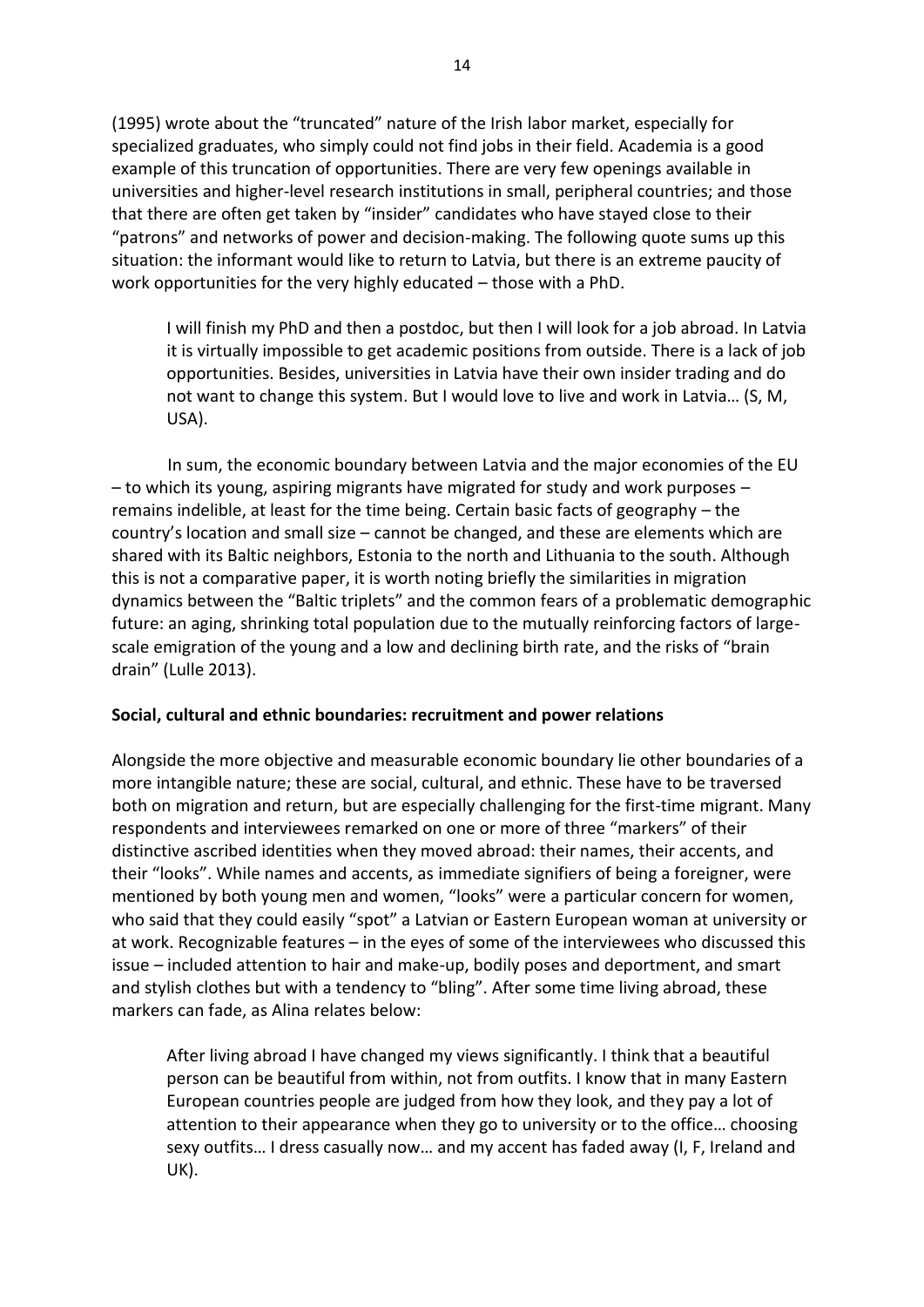Alina's quote hints at the mechanism of social remittances (Levitt 1998) which occurs when these changed attitudes are conveyed to those whom Gawlewicz (2015) classifies as "significant others" (relatives, close friends etc.) in the home society. Here, in the country of origin (in our case Latvia, in the study of Gawlewicz, Poland), there are entrenched attitudes towards "visible" minorities, gender issues (notably the objectification and discrimination of women), gay people etc., which can be contested by the broader experience of returning migrants. Latvia is a very "white" country. As a result, most informants spoke about their experiences of diversity abroad very positively; and that they could not imagine anything like this in Latvia. Laura, whom we already quoted, described how, as a result of studying and working in the UK, "I had to learn about issues I was not interested in before, such as how Latvia treats its minorities, or about politics in Latvia". Liene, who had studied at a British university and was now, at the time of the interview, working for an advertising firm in London, described visiting Latvia with her British boyfriend, whose father is from the Middle East: "for elderly aunties in Riga, this was like the end of the world" (to have a boyfriend of a "different" ethnicity). And Maija, who had come to London ten years earlier to study music, was even more outspoken about racism and the narrow mentality in Latvia:

I really like the "London mentality". Here people are just so open-minded... I just cannot stand that narrow-mindedness in Latvia... everything is so small in those heads, when I talk to people there... I really loathe racism, this is one of the main things I dislike about Latvia. I am a jazz musician... half my friends are black.

In their revisiting of the concept of social remittances, Levitt and Lamba-Nieves (2011) acknowledged that the flow of social remittances is not merely developed one-way (from the "developed" host country to the "less-developed" country of migrants' origin), but multi-directional and circular, following the trajectories of the migrants. Hence migrants take with them embrained knowledge and embodied expertise which can be of use to the host society, even if some of these qualities may be exaggerated by their "ascribed" nature. For Polish migrants in the UK, Gawlewicz (2015) shows how they are constructed as "experts" who carry a distinctive knowledge and aptitude regarding certain types of specialized labor, as well as being ascribed the general label of "hard worker".

Several of our respondents mentioned that, when they entered the education system abroad, they found that they had a higher level of mathematical skills than the local students. This can be regarded as a distinctive field of embrained knowledge for a migrating student aiming at high achievement, and perhaps can compensate, at least initially, for their lack of fluency in the local language of instruction. In the case of Gunta, who had gone to study in Ireland, her mathematical knowledge was brokered in exchange for help in writing her essays:

I think that the math was much better taught in Latvia. Many of my course-mates at university asked me to help with statistics and calculations, but they helped me with essays in English. Often, with my essays, I thought I wrote it fine, but a nativespeaker would rack their brain and then say "Wait a minute... alright, I think I understand what you mean". And then he or she rewrites my sentences completely!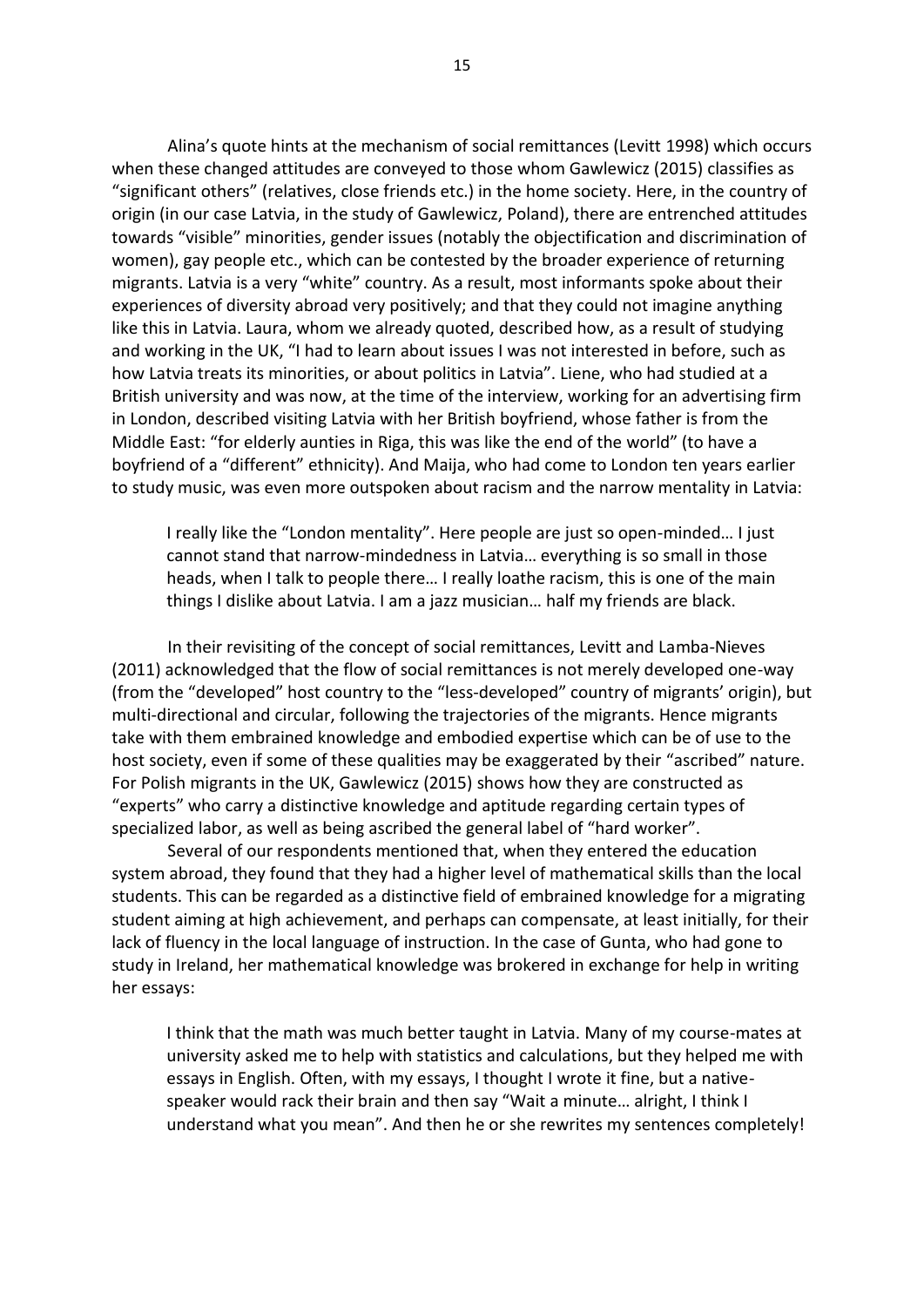Since a successful return to Latvia is mainly related to employability, the ability of the educated returnee to navigate the home country's recruitment practices is crucial for knowledge transfer and career development. Two theoretical frames are mobilized in this discussion. The first is Levitt's (1998) notion of systems of practice  $-$  for instance, how local organizations function in terms of how they evaluate foreign-acquired qualifications and the weight that hirers may put on personal contacts and local knowledge. As Waters (2006) has shown for Hong Kong, students who study abroad do so not only to acquire degrees from internationally accredited, even "world-class" universities, which enhance their job prospects back home or elsewhere in the global graduate labor market; they are also encouraged, and financed, to do so by their middle-class parents in order to preserve and increase the families' social status through the accumulation of valuable "family cultural capital" via a "Western" degree qualification.

The second theoretical notion is the *phronetic approach* discussed by Hargreaves (2012), wherein attention is devoted to "the operation and interplay of value and power in specific settings" (2012: 322) – in other words, an understanding of, and a willingness to accept or work within, the constraints set by local ways of doing things. This is highly relevant to the Latvian case where the socially situated, encultured knowledge of "how things are done" in Latvia is a challenging obstacle for those who have studied abroad and aspire to return. Returning graduates seeking jobs have to contend with entrenched power relations and so risk losing out to those with local knowledge and personal connections.

Here follow three informant voices which express different forms of reaction to these socio-cultural barriers: the first is almost a cry of exasperation; the second articulates a desire to change things in the unreformed public sector; and the third reflects a different view, which is that of those who have returned and who feel so fundamentally changed by their experience abroad that they end up by sticking together with those of similar migratory background.

My disappointment whilst working in Latvia was too big for me to want to return. Especially because of people's attitude. I could return to Latvia again, but only to start my own business, not to work for others (S, F, Germany, returned to Latvia but then moved abroad again).

I want to change the work culture in the state sector. In many offices the systems are outdated, inefficient and corrupt. I understand that perhaps I am a bit naïve but I really hope that those of us who have been abroad could start changing this system bit by bit. Frankly... this is the only motive for me to stay in Latvia and not to emigrate again (S, F, Latvia, returned from Sweden).

To return is quite complicated. When I visit Riga from time to time, I feel that I think and see things differently from those who have been living in Latvia all their lives. I have changed and I feel I no longer fit into this society. I guess if I return for good one day, I may find a common language only with others who have lived and obtained their education abroad (S, F, Canada).

Within Latvia, the most important and sensitive cultural boundary is the one between "true" Latvians and the largest ethno-linguistic minority group, the Russians, who make up nearly a third of the population. Russophones who have emigrated face additional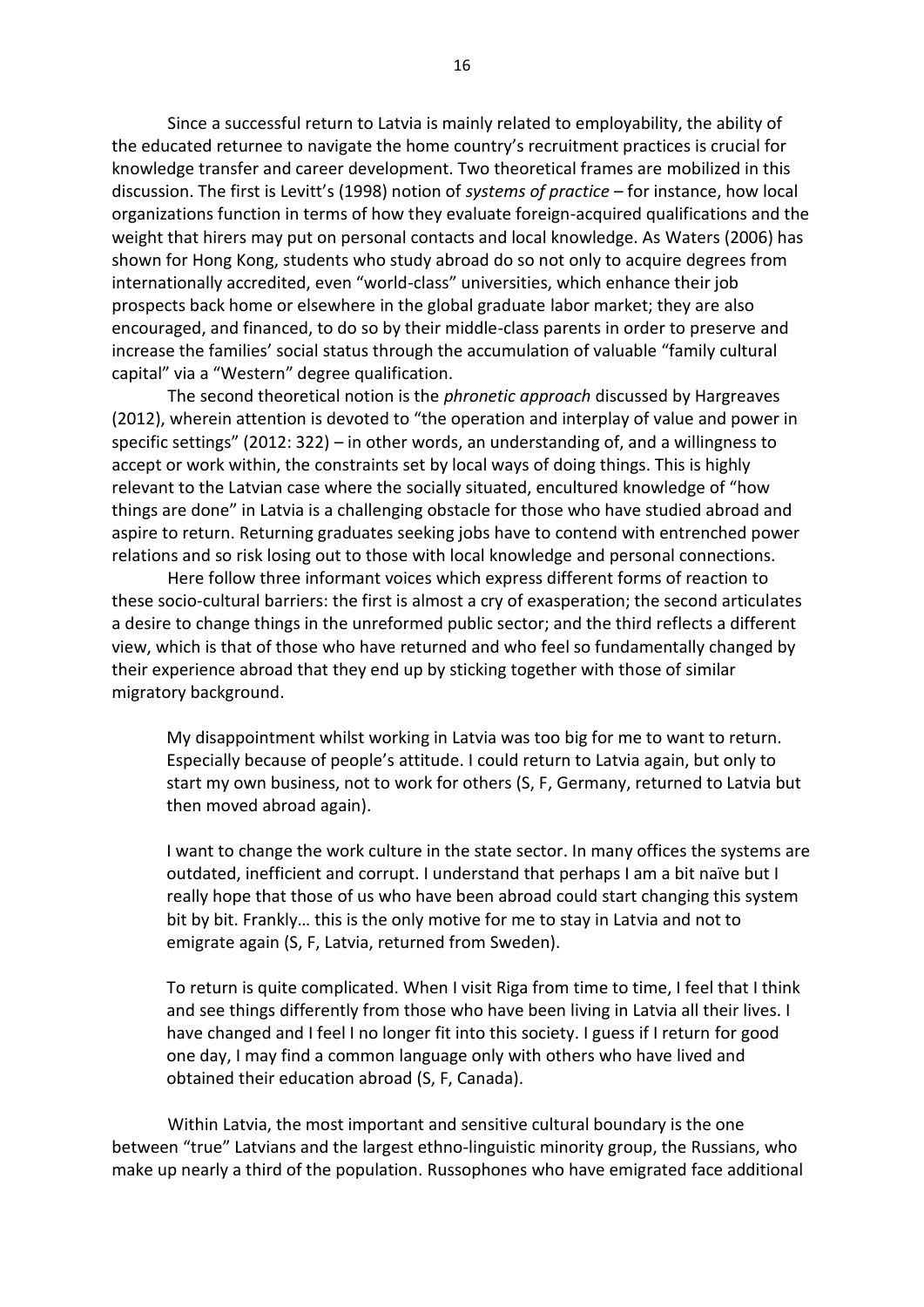barriers when they contemplate return, since this group, formerly well-placed during the Soviet era, now sees itself as disadvantaged in the more nationalistic post-Soviet years. Even if, in most cases, such highly educated Russian-speakers do not identify strongly with Russia but see themselves as a "particular kind of Latvian" (Cheskin 2013), they still face ascribed identity markers as "Russians".

 I want to highlight that I come from a Russian-speaking family. Despite the fact that I studied in a Latvian[-speaking] school and lived in a Latvian environment, I have never been "one of us" [literally "an our person"]. I must admit that I really doubt whether Latvia wants me back, whatever qualifications I might have obtained. I do not comply with the [Latvian] norm, and I simply do not fit into the [standardized Latvian] environment (S, F, UK).

Faced with the combination of economic, social and cultural barriers between Latvia and abroad, especially in the context of return, many of our informants saw a possible solution in living transnationally, as "border spanners". The main salary-earning country would be elsewhere, ideally in Europe with good and cheap transportation connections to Latvia, allowing frequent visits and back-and-forth travel. One common idea was to combine the security of work and study abroad with the launching of small-scale projects in Latvia. A good example of this approach was revealed in the interview with Martins, who did his bachelor degree in Canada and is now gathering work experience in both Latvia and Canada with a view to doing a more specialized Master's degree somewhere else and then perhaps eventually resettling in Latvia. Here is an extended extract from his interview:

 I want to return to Latvia; that is my ultimate goal. But, in order to reach it, I have to invest in myself as much as I can, while I am studying and working abroad. I must climb up as high as I can, and this is the reason I did not return to Latvia immediately after my undergraduate studies. I have my degree but the university I was studying at was not amongst the world's best in architecture, my field of study. Therefore, I decided to obtain some work experience and build my specific portfolio as a combination of my undergraduate diploma and some experience of creative work. Then I will apply to a really distinguished university, ideally in the US, but I also consider Switzerland and the Netherlands, for my Master studies. Getting a job is more difficult than I thought. Now, when I have some experience, including a project I did in Latvia, my chances to get into a great university are better. Already during my undergraduate studies I carried out a project related to Latvia. I made a renovation project for a small farm in the countryside; how to restore an old stable block into a guesthouse for tourists. I spent all of my free time researching this project [...]. I do like all the things I can get in North America and Western Europe. Then I meet people like me, when I am visiting Latvia during the summer, and I think – what if all of them would return back to Latvia? Could we not make Latvia a much better place? (I, M, Canada, visiting Latvia).

Martins' life-plan reflects a careful assessment of his chances both to further his own career prospects and to set out his vision for Latvia's future – an optimistic future for the country based on return migration, although the questions at the end of his quote are posed rhetorically as if they might never happen. In a way, his example encapsulates all the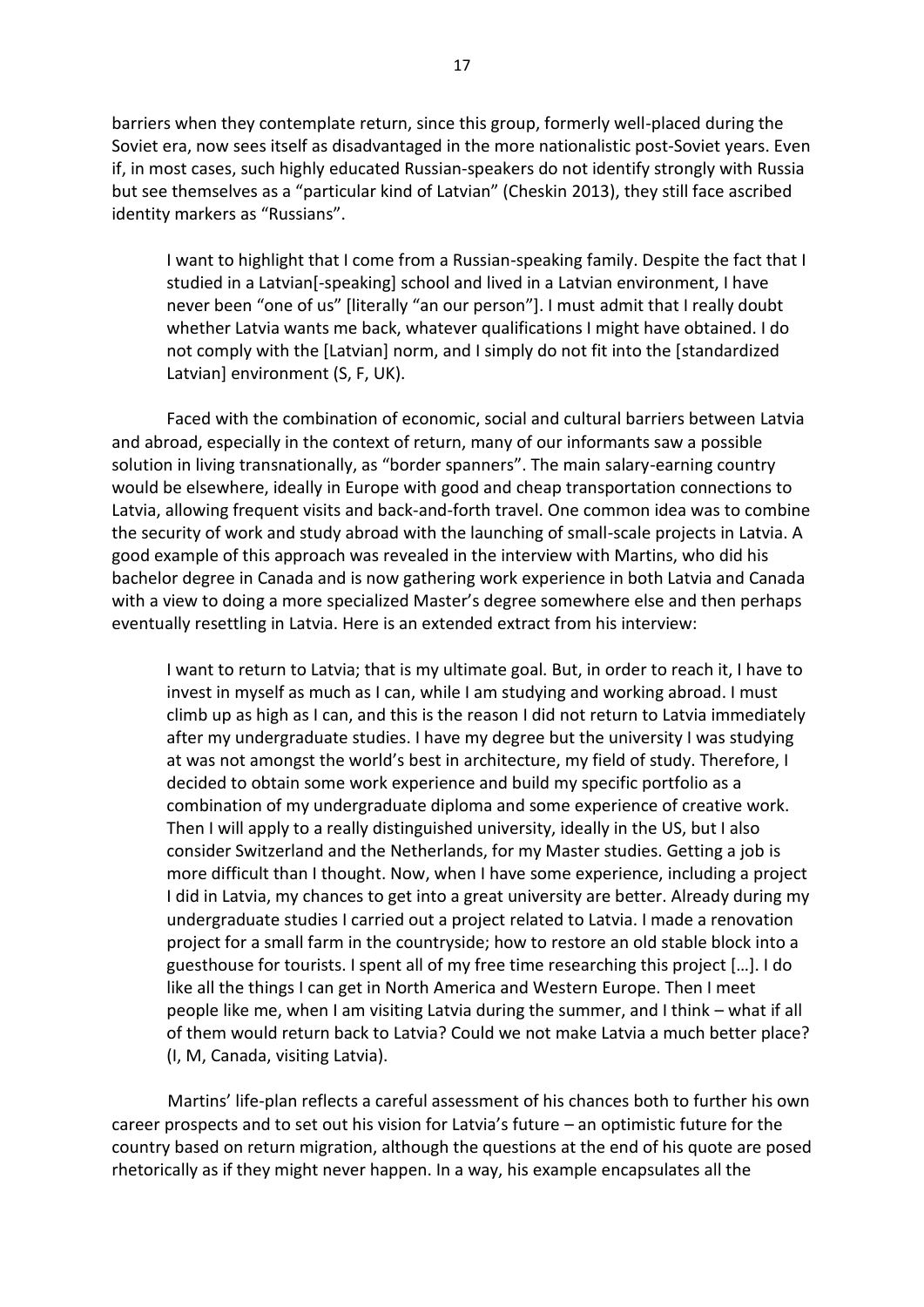knowledge types outlined earlier, and hence is a good choice to conclude the paper's empirical evidence. His studies in architecture involve both theory and practice, hence both embrained and embodied knowledge; whilst his assessment of his own life trajectory - in Canada, Latvia, and possibly in the United States or elsewhere in the future - and his "hands-on" work on rural tourism development, illustrate the flexible phronetic resources that he has been building up.

#### Conclusion

Taking the case of Latvia, this article has moved "beyond remittances", conceived as simple financial flows, to explore an aspect of *social* remittances, namely knowledge transfer. We have probed how highly educated students and graduates think of themselves as potential agents of development and change for their home country. Following Williams (2007a), we drew a distinction between *embrained* knowledge (the main type generated by study abroad) and *embodied* knowledge (mainly accrued by those with foreign work experience). We posed two main questions. How do young, highly educated Latvian migrants imagine, and engage in, knowledge transfer and development activities across international borders? And how do they see their own contribution in terms of their country's needs and opportunities? The evidence base to respond to these questions came from a two-pronged research design: an online survey of foreign-educated Latvian graduates, and semistructured interviews with a sample of the same target population.

Both the Latvian state, through its Return Migration Support Plan, and many of our informants in their questionnaire and interview statements, apparently see great potential for Latvia's student and graduate diaspora to contribute to the modernization and development of the country, both in the public but more particularly in the business sector. Concrete results, however, fall some way short of this rhetoric. The lofty ambitions of the Plan - that half of all emigrants would return, and that especially the highly educated would return - have had to be revised downwards to more modest outcomes, including a smallscale internship scheme. The emphasis on entrepreneurial initiative and collaboration is consistent both with the neoliberal vision of the country's economic future, and with the international policy literature on "mobilizing the diaspora" for development (see for instance Brinkerhoff 2009; de Haas 2006; Newland and Tanaka 2010). But this strategy needs to be confronted with two important caveats. The first is the questionable morality of making migrants somehow "responsible" for developing their home country (Gamlen 2014: 589). The second is that this attempt by the government to encourage a sense of patriotic duty is out of touch with the reality of Latvian emigrants' minimal trust in the government.

The empirical data from questionnaire responses and interview narratives likewise articulated a variety of perspectives, oscillating between optimistic scenarios built around the participants' self-declared contribution to Latvia's development, and a more negative, even cynical interpretation which stressed the barriers which would need to be overcome. These barriers – economic, political, social and cultural – were both "real" and psychological. Kuus (2004) has written of the "broadly orientalist discourse" that assumes and reifies essentialized differences between Europe (meaning "Western Europe" or the "Old EU" of before 2004) and Eastern Europe, the latter being portrayed as still rather backward and not yet "fully European". We also see these discourses of alterity embedded in the interview narratives of several of our participants, which poses further challenges of interpretation. Do these remarks by the interviewees represent a sharp and insightful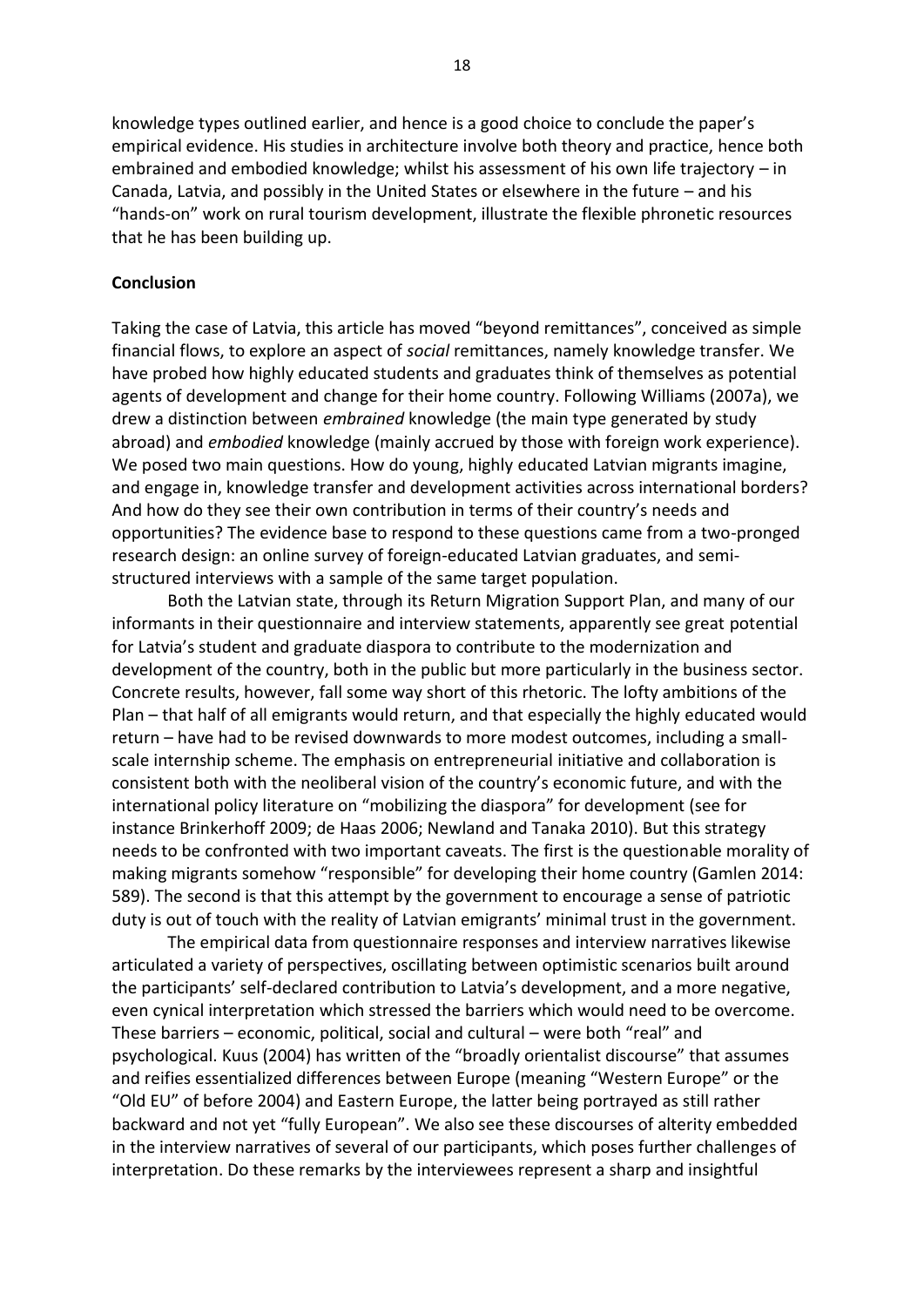critique of the "systems of practice" in their home country; or do they reflect an internalization of the wider "othering" of Eastern Europe and hence risk the reproduction of stereotypes? For sure, there are elements of both, even within the same participants who are ambivalent about their potential to return and effect real change. They are proud of being Latvian, but also highly critical of the way the country still struggles to free itself from its post-Soviet identity and ways of doing things.

To sum up: the notion that foreign-educated graduates can be an exogenous force for Latvian development is tempered by the persistence of structural forces and mentalities deriving from the Soviet era, which serve to stifle certain types of independent initiative, especially in the public sector. In other sectors, more dependent on markets, or in the academic sector, small scale and "insider trading" made it difficult for graduates and student emigrants to envisage a productive return. In our analysis, this problem was conceptualized in several ways: by realizing the extent to which certain types of knowledge were embedded within the social, linguistic and cultural norms of the country or system in which they were produced; by looking at the ways that some migrants, especially returnees, had played the role of boundary spanners and brokers between different encultured systems; and by appreciating therefore the strategic role played by context-specific and flexible phronetic knowledge.

We feel that the Latvian case is by no means unique. Emigration trends are rather similar across other countries in the A8 group, particularly neighboring Estonia, Lithuania and Poland. And the questions we posed to frame our analysis are surely relevant across a much wider spectrum of countries globally that have "exported" significant shares of their student and graduate young people to study and work abroad.

#### **References**

Alberts, Heike and Helen Hazen, eds. 2013. International Students and Scholars in the United States. Basingstoke: Palgrave Macmillan.

Byram, Mike and Fred Dervin, eds. 2008. Student, Staff and Academic Mobility in Higher Education. Newcastle: Cambridge Scholars Publishing.

<sup>&</sup>lt;sup>1</sup> Ministry of Economics, press release 12 July 2012. Available:

http://m.lvportals.lv/visi/preses-relizes?id=250048

<sup>&</sup>lt;sup>2</sup> Baltic News Agency, 29 August 2013.

<sup>&</sup>lt;sup>3</sup> Speech of the President of the State addressing delegates of the World Latvians Economics and Innovation Forum, 10 July 2015. Available: http://www.president.lv/pk/content/? Art id=23283

Black, Richard. 2009. Making Migration Work for Development. Brighton: University of Sussex, Development Research Centre on Migration, Globalisation and Poverty.

Bilicen, Basak. 2014. International Student Mobility and Transnational Friendships. Basingstoke: Palgrave Macmillan.

Brinkerhoff, Jennifer M. 2009. "Creating an Enabling Environment for Diasporas' Participation in Homeland Development." International Migration 50(1): 75-105.

Brookes, Rachel and Johanna Waters. 2011. Student Mobilities, Migration and the Internationalization of Higher Education. Basingstoke: Palgrave Macmillan.

Brubaker, Rogers. 2005. "The 'Diaspora' Diaspora." Ethnic and Racial Studies 28(1): 1-19.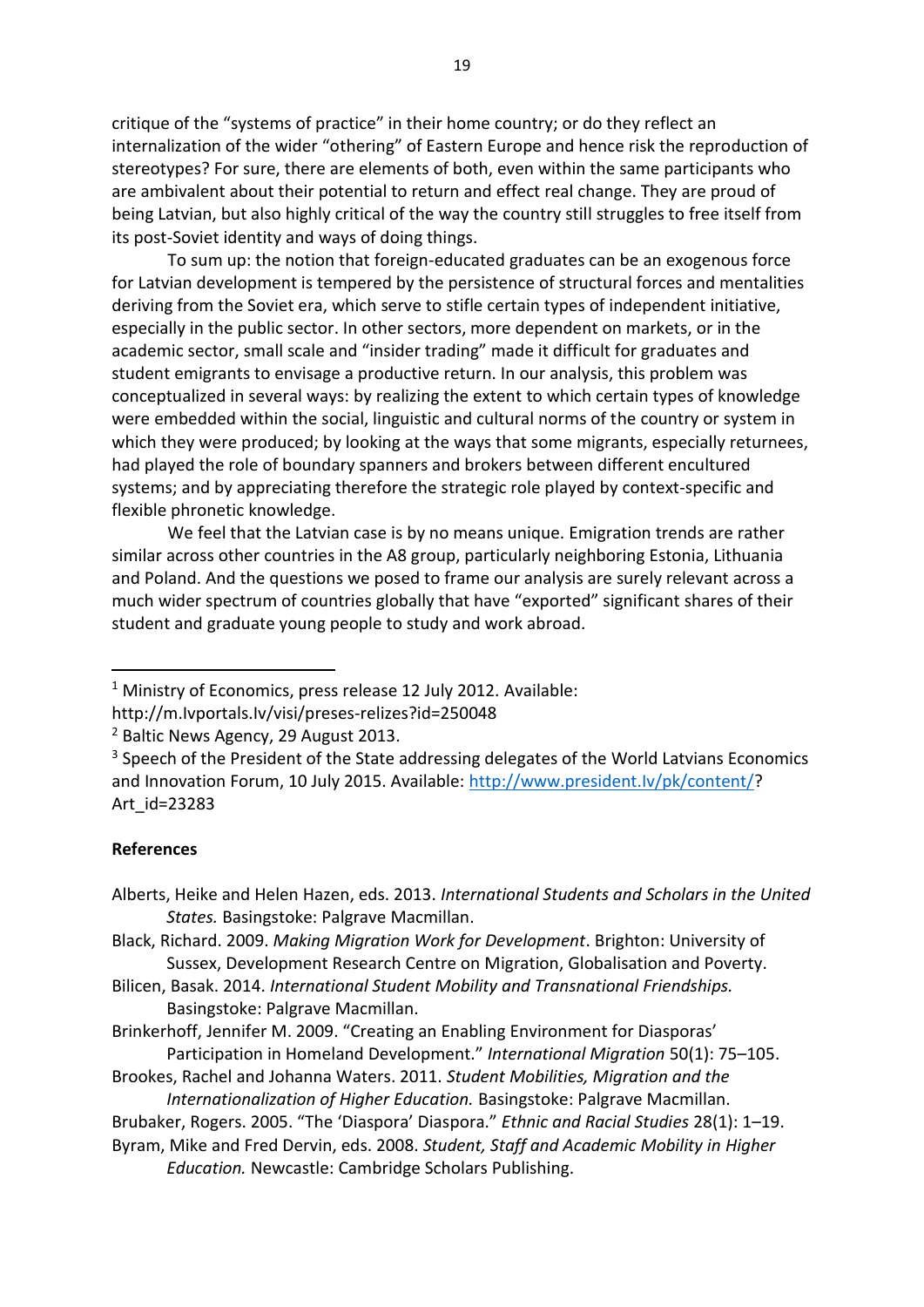Cheskin, Aaron. 2013. "Exploring Russian-Speaking Identity from Below: The Case of Latvia." Journal of Baltic Studies 44(3): 287-312.

Cohen, Robin. 2008. Global Diasporas: An Introduction. London: Routledge, 2nd edition.

- Collyer, Michael, ed. 2013. Emigration Nations: Policies and Ideologies of Emigrant Engagement. Basingstoke: Palgrave Macmillan.
- Conti, Francesca and Russell King. 2015. "Of Mentalità and Raccomandozione: Comparing the Emigration and Internal Migration of Italian Graduates." Studi Emigrazione  $52(197): 121 - 140.$
- de Haas, Hein. 2006. Engaging Diasporas: How Governments and Development Agencies Can Support Diaspora Involvement in the Development of Origin Countries. Oxford: International Migration Institute and Oxfam Novib.
- de Haas, Hein. 2010. "Migration and Development: A Theoretical Perspective". International Miaration Review 44(1): 227-264.
- Di Pietro, Giorgio. 2013. Do Study Abroad Programmes Enhance the Employability of Graduates? Bonn: 1ZA Discussion Paper 7675.
- Dzenovska, Dace. 2015. "'Know Your Diaspora!' Knowledge Production and Governing Capacity in the Context of Latvian Diaspora Politics." In Nando Sigona, Alan Gamlen, Giulia Liberatore, and Hélène Neveu Kringelbach (eds) Diasporas Reimagined: Spaces, Practices and Belonging. Oxford: Oxford Diasporas Programme, 190–193.
- Esman, Milton J. 2009. Diasporas in the Contemporary World. Cambridge: Polity.

Eurostat. 2015. "Tertiary Education Statistics." Retrieved June 2015

(http://ec.europa.eu/eurostat/statistics-

explained/index.php/Tertiary education satistics).

- Faist, Thomas, Margit Fauser, and Peter Kivisto, eds. 2011. The Migration-Development Nexus: A Transnational Perspective. Basingstoke: Palgrave Macmillan.
- Findlay, Allan. 2011. "An Assessment of Supply and Demand-Side Theorizations of International Student Mobility." International Migration 49(2): 162-190.
- Flyvbjerg, Bent. 2001. Making Social Science Matter: Why Social Inquiry Fails and How it Can Succeed. Cambridge: Cambridge University Press.
- Gamlen, Allan. 2014. "The New Migration-and-Development Pessimism." Progress in Human Geography 38(4): 581-597.
- Gawlewicz, Anna. 2015. "'We Inspire Each Other, Subconsciously': The Circulation of Attitudes towards Difference between Polish Migrants in the UK and their Significant Others in the Sending Society." Journal of Ethnic and Migration Studies, DOI: 10.1080/1369183X.2015.1045463.
- Gérard, Marcel and Silke Uebelmesser, eds. 2014. The Mobility of Students and the Highly Skilled. Cambridge MA: MIT Press.
- Hargreaves, Tom. 2012. "Questioning the Virtues of Pro-Environmental Behaviour Research: Towards a Phronetic Approach." Geoforum 43(2): 315-324.
- Hazans, Mihails. 2011. "Latvijas emigrācijas mainīgā seja: 2000-2010." In Brigita Zepa and Evija Klave (eds) Latvia: Human Development Report 2010-2011. Riga: University of Latvia, 70-91.
- IIE. 2015. Open Doors 2014. New York: International Institute of Education.
- IPS. 2015. Main Findings of the Research Project "Emigrant Communities of Latvia". National Identity, Transnational Relations and Diaspora Policy. Riga: University of Latvia, Institute of Philosophy and Sociology, and European Social Fund. Available: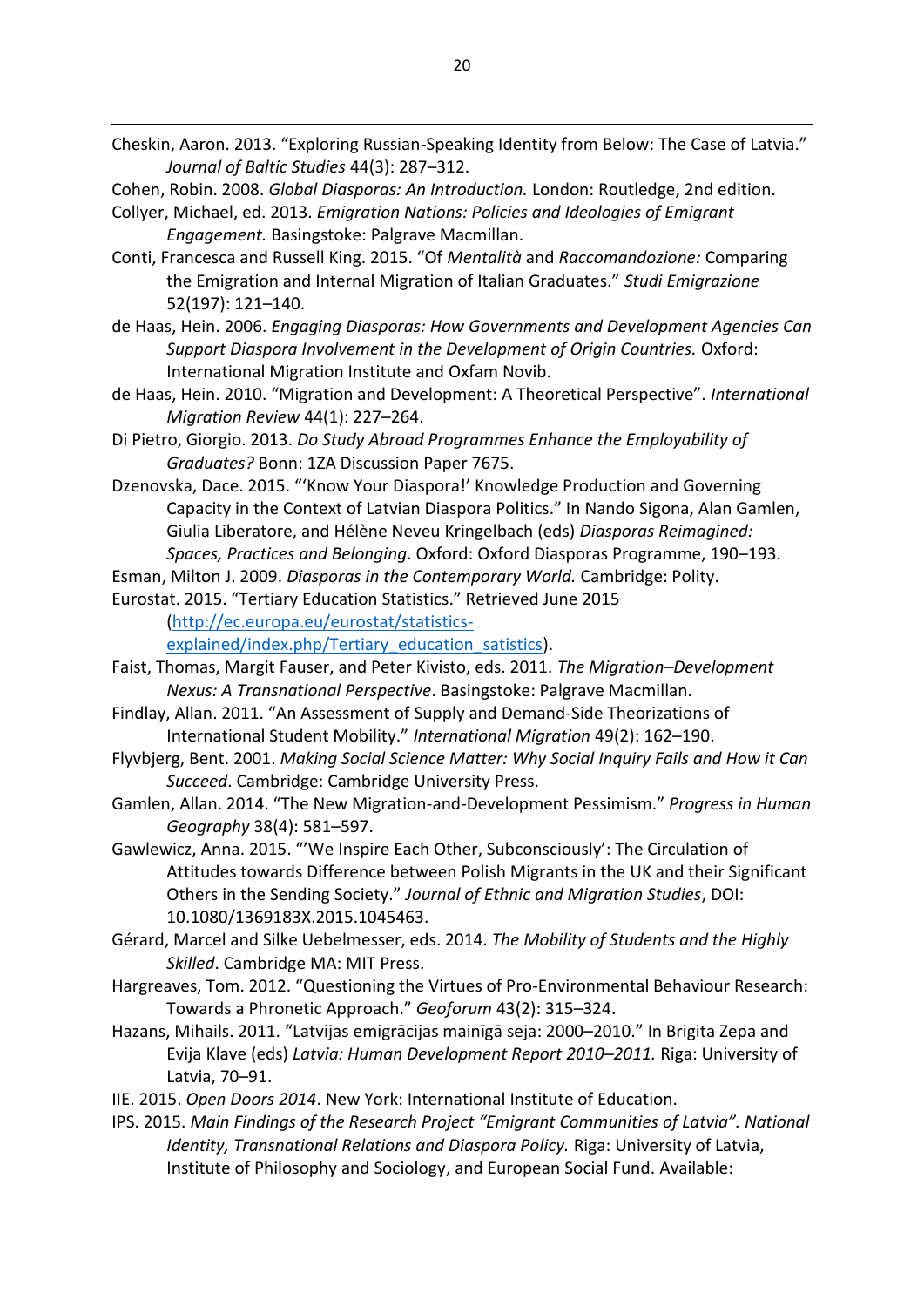http://migracija.lv/post/122501182793/public%C4%93ts-papildin%C4%8lts-aptaujasgalveno-rezult%C4%8ltu

- Kahanec, Martin and Brian Fabo. 2013. "Migration Strategies of Crisis-Stricken Youth in an Enlarged European Union." Transfer: European Review of Labour and Research 19(3):  $365 - 380.$
- King, Russell and Ian Shuttleworth. 1995. "The Emigration and Employment of Irish Graduates: The Export of High-Quality Labour from the Periphery of Europe." European Urban and Regional Studies 2(1): 21-40.
- Kuus, Merje. 2004. "Europe's Eastern Expansion and the Reinscription of Otherness in East-Central Europe." Progress in Human Geography 28(4): 472-489.
- Lamont, Michele and Virag Molmar. 2002. "The Study of Boundaries in the Social Sciences." Annual Review of Sociology 28: 167-185.
- Larner, Wendy. 2015. "Globalising Knowledge Networks: Universities, Diaspora Strategies, and Academic Intermediaries." Geoforum 59: 197-205.
- Levitt, Peggy. 1998. "Social Remittances: Migration Driven Local-Level Forms of Cultural Diffusion." International Migration Review 32(4): 926-948.
- Levitt, Peggy, and Deepak Lamba-Nieves. 2011. "Social Remittances Revisited". Journal of Ethnic and Migration Studies 37(1): 1-22.
- Levitt, Peggy, and Deepak Lamba-Nieves. 2013. "Rethinking Social Remittances and the Migration-Development Nexus from the Perspective of Time." Migration Letters  $10(1): 11-22.$
- Lucas, Robert E.B. 2005. International Migration and Economic Development: Lessons from Low-Income Countries. Cheltenham: Edward Elgar.
- Lulle, Aija. 2013. "Baltic Triplets? Out-migration and Responses to Crises." Regional Formation and Development Studies 11(3): 135-145.
- Mai, Nicola. 2005. "The Albanian Diaspora-in-the-Making: Media, Migration and Social Exclusion." Journal of Ethnic and Migration Studies 31(3): 543-561.
- MoES. 2015. Review on Higher Education in Latvia. Riga: Ministry of Education and Science (in Latvian).
- Nagel, Caroline. 2005. "Skilled Migration in Global Cities from 'Other' Perspectives: British Arabs, Identity Politics, and Local Embeddedness." Geoforum 36(2): 197-210.
- Newland, Kathleen and Hiroyuki Tanaka. 2010. Mobilizing Diaspora Entrepreneurship for Development. Washington DC: Migration Policy Institute.
- Raghuram, Parvati and Eleanor Kofman. 2002. "The State, Skilled Labour Markets, and Immigration: The Case of Doctors in England." Environment and Planning A 34(11): 2071-2089.
- Smith, Sara H. and Mabel Gergan. 2015. "The Diaspora Within: Himalayan Youth, Education-Driven Migration, and Future Aspirations in India." Society and Space 33(1): 119-135.
- Sommers, Jeffery and Charles Woolfson, eds. 2014. The Contradictions of Austerity: The Socio-Economic Costs of the Neoliberal Baltic Model. London: Routledge.
- Stenning, Alison, Adrian Smith, Alena Rochovská and Dariusz Świątek. 2010. Domesticating Neo-Liberalism: Spaces of Economic Practice and Social Reproduction in Post-Socialist Cities. Chichester: Wiley-Blackwell.
- Taylor, J. Edward. 1999. "The New Economics of Labor Migration and the Role of Remittances". International Migration 37(1): 63-86.